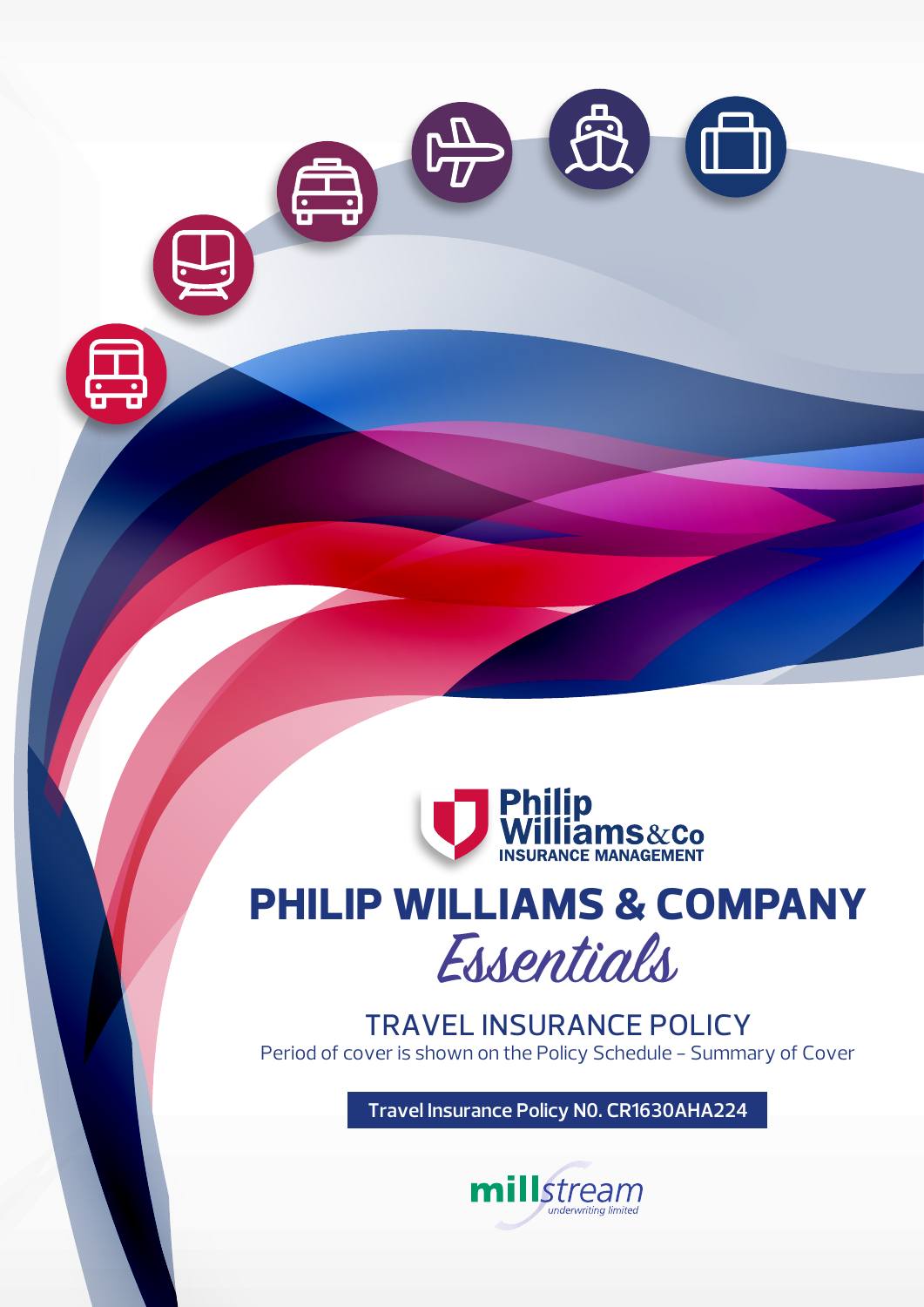|                   | <b>Section</b>                                                                            | Limit*                                | Excess**                 | <b>Page Number</b> |
|-------------------|-------------------------------------------------------------------------------------------|---------------------------------------|--------------------------|--------------------|
|                   | <b>Trip duration</b>                                                                      | 31 days                               |                          |                    |
|                   | Maximum age***                                                                            | 69 years Worldwide                    |                          |                    |
|                   |                                                                                           | 74 Europe Only                        |                          |                    |
|                   | Dependant child maximum age                                                               | 17 years or 20 years                  |                          |                    |
|                   |                                                                                           | if in full time education (inclusive) |                          |                    |
| <b>Section 1</b>  | <b>Cancellation</b>                                                                       | £5,000                                | £50                      | 6                  |
| <b>Section 2</b>  | <b>Curtailment</b>                                                                        | £5,000                                | £50                      | 6                  |
| <b>Section 3</b>  | <b>Emergency Medical Expenses</b>                                                         | £10,000,000                           | £50                      | $\overline{7}$     |
|                   | <b>Emergency Dental Treatment</b>                                                         | £350                                  | £50                      |                    |
|                   | Funeral Expenses Abroad                                                                   | £1,000                                | £50                      |                    |
| <b>Section 4</b>  | <b>Personal Accident</b>                                                                  | £20,000                               | <b>Nil</b>               | 8                  |
| <b>Section 5</b>  | <b>Baggage &amp; Personal Effects</b>                                                     | £1,500                                | £50                      | 8                  |
|                   | Single Item Limit<br><b>Total Valuables Limit</b>                                         | £250                                  | £50<br>£100              |                    |
|                   | Delayed Baggage (after 24 hrs)                                                            | £400<br>£100                          | <b>Nil</b>               |                    |
| <b>Section 6</b>  | <b>Money</b>                                                                              | £500                                  | £50                      | 8                  |
|                   | Cash Limit                                                                                | £300                                  | £50                      |                    |
|                   |                                                                                           | (£50 for under 16's)                  |                          |                    |
| <b>Section 7</b>  | <b>Loss of Passport/Driving Licence Expenses</b>                                          | £250                                  | £50                      | 9                  |
| <b>Section 8</b>  | Travel Delay (12 hours or more)                                                           | £50                                   | Nil                      | 9                  |
|                   | Trip Abandonment (after 24 hrs)                                                           | £3,000                                | £50                      |                    |
| <b>Section 9</b>  | <b>Missed Departure</b>                                                                   | £500                                  | £50                      | 9                  |
| <b>Section 10</b> | <b>Personal Liability</b>                                                                 | £2,000,000                            | £50                      | 9                  |
| <b>Section 11</b> | <b>Legal Expenses</b>                                                                     | £25,000                               | £100                     | 10                 |
| <b>Section 12</b> | <b>Hijack</b>                                                                             | £1,000<br>(£100 per 24 hours)         | <b>Nil</b>               | 10                 |
| <b>Section 13</b> | <b>Sports &amp; Activities</b>                                                            |                                       |                          | 11                 |
|                   | Level 1 (included as standard)                                                            |                                       |                          |                    |
|                   | Level 2 (available upon payment of additional premium)                                    |                                       |                          |                    |
| <b>Section 14</b> | <b>Winter Sports</b>                                                                      |                                       |                          | 12                 |
|                   | Sports Equipment                                                                          | £500                                  | £50                      |                    |
|                   | <b>Equipment Hire</b>                                                                     | £300                                  | £50                      |                    |
|                   | Winter Sports Pack                                                                        | £300                                  | £50                      |                    |
| <b>Section 15</b> | Piste Closure<br><b>Uninhabitable Accommodation</b>                                       | £300<br>£500                          | <b>Nil</b><br><b>Nil</b> | 12                 |
|                   |                                                                                           |                                       |                          |                    |
| <b>Section 16</b> | <b>TRAVEL DISRUPTION EXTENSION</b><br><b>Extended cancellation or curtailment charges</b> | Up to £5,000                          | £50                      | 12                 |
|                   | <b>Extended delayed departure cover</b>                                                   |                                       |                          |                    |
|                   | (12 hours or more)                                                                        | £50                                   | <b>Nil</b>               |                    |
|                   | (or up to £3,000 - unused costs)                                                          |                                       | £50                      |                    |
|                   | <b>Extended missed departure</b>                                                          | Up to £500                            | £50                      |                    |
|                   | <b>Accommodation cover</b>                                                                | Up to £5,000                          | £50                      |                    |

STRANDED PASSENGER SERVICE

Access to airport executive lounges around the world if your flight is delayed more than two hours. Flight registration is required, see page 5 for details.

\* Limits of cover apply to each insured person

\*\* The excess is applicable per person, per policy section to a maximum of two excesses per insured incident.

\*\*\* Please note that the applicable quarterly premium will be charged in the quarter following a member reaching a higher age bracket.

| Medical Declaration<br><b>General Conditions and General Exclusions</b><br>Claims Procedure & Complaints Procedure | Page 4 & 5<br>Page 14 & 15<br>Page 15 |
|--------------------------------------------------------------------------------------------------------------------|---------------------------------------|
|                                                                                                                    |                                       |

#### Medical Declaration You will not be covered if you choose to travel to a country or region against the advice issued by the Foreign, Commonwealth & Development Office. Telephone +44(0) 20 7008 5000, Website www.gov.uk/fcdo You will not be covered for additional costs incurred as a result of any delay in telling your travel provider that you need to cancel your trip. There are maximum limits within the baggage and money sections for any one article, pair or set, jewellery, valuables and money. Baggage claims are paid based on the value of the goods at the time they are lost and not on a 'new for old' basis; claim payments will be subject to a deduction for wear and tear. Medical Declaration General Exclusion 2 Section 1 Sections 5 & 6 Sections 5 The policy will not cover baggage left unattended or valuables, jewellery or money unless kept on the person or stored in a locked safety deposit box or safe There is no personal liability cover for hire, use or possession of any vehicle or in relation to your employment Losses resulting from participation in high risk sports and leisure activities are excluded. Cover can be provided for certain sports and activities but you may be required to pay an additional premium. You must obtain written confirmation<br>from us if you require cover for planned activities. Cover within the United Kingdom is limited to pre-booked trips of one night or more in paid accommodation. Sections 5 and 6 Section 10 What is covered Notes 7 & 8 page 3 General Exclusions 14 We bring your particular attention to the following conditions and exclusions

You should read the Policy Wording and Terms and Conditions carefully to ensure that the insurance fully meets your requirements. It gives you full details of what is and is not covered and the<br>conditions of the cover. If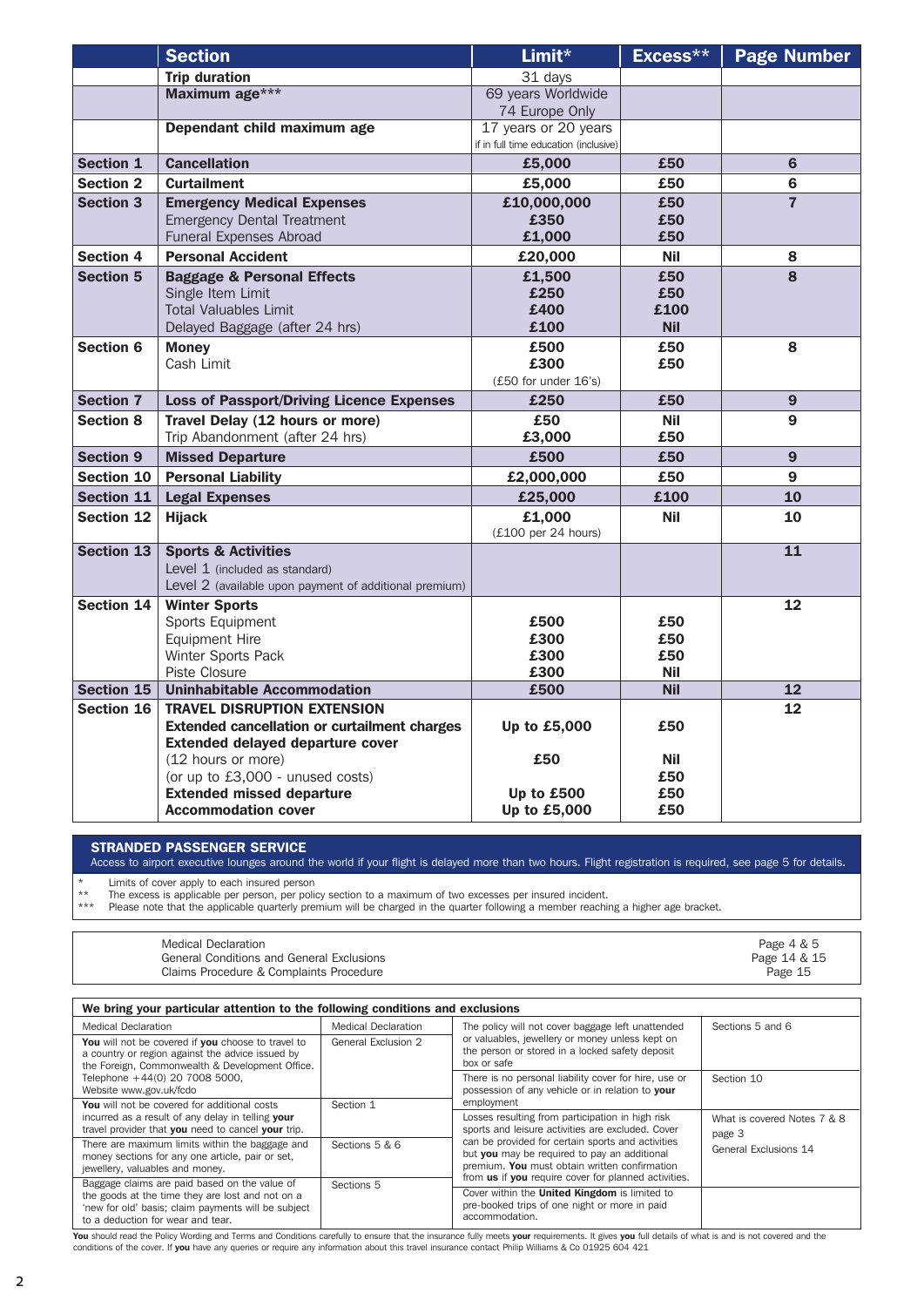#### TRAVEL INSURANCE POLICY

This policy wording including any cover notes, forms a contract of insurance between Millstream Underwriting Ltd (insured by AWP P&C SA) and administered in the **United Kingdom** by AWP Assistance UK Limited and the insured as named on the insurance schedule. This contract is only valid when you have a valid insurance schedule and have paid the appropriate premium. The policy wording explains the conditions, exclusions and limits of cover we provide.

# WHO IS COVERED

The subscribing member, spouse (or co-habiting partner) and their children inclusive ages 17 or 20 if in full time education, all normally resident with the member. Cover is only available to people resident in the United Kingdom and is only valid for trips starting in and returning to the United Kingdom. You must have a permanent residential address in the **United Kingdom** and unrestricted right of entry to the United Kingdom. Cover will cease on your 75th Birthday. For members aged 70 years and older, cover is restricted to Europe unless additional premium paid and is shown on an endorsement. Cover for children will cease on their 18th birthday, their 21st birthday if they are in full time education or when they cease being in full time education between the ages of 18 and 21 years. Please note that the applicable quarterly premium will be charged in the quarter following a member reaching a higher age bracket. Please see definition of Europe on page 5.

# WHAT IS COVERED

It is very important that you carefully read the terms, conditions and exclusions of this insurance to ensure that you are properly covered for your planned trip.

# You are covered for:

1. holidays and leisure trips starting and ending in the United Kingdom. 2. trips with a maximum planned duration of up to 31 days.

*NOTE: TRIPS WITH A SCHEDULED DURATION OF MORE THAN 31 DAYS WILL NOT BE COVERED UNDER THIS POLICY UNLESS YOU ARRANGE AN EXTENSION FOR AN ADDITIONAL PREMIUM. THIS MUST BE DONE BEFORE YOU TRAVEL. EXTENSIONS ARE NOT AVAILABLE FOR MEMBERS AGED OVER 65.*

3. You have worldwide cover. You must observe travel advice issued by the Foreign, Commonwealth & Development Office (FCDO). If at the time of booking a trip the Foreign, Commonwealth and Development Office (FCDO) advises against all but essential travel to your destination, no cover will be provided under Cancellation if the FCDO advice remains in place on the date of departure.

If you decide to travel despite the Foreign, Commonwealth and Development Office (FCDO) advising

against all but essential travel, we will need evidence of why you believe your travel should be considered essential.

Examples of what we consider to be essential travel are if:

- A relative is in intensive care in hospital or has unexpectedly been given a terminal prognosis with a short life expectancy;

- A relative has died and you need to attend the funeral;

- Your property abroad has been seriously damaged and you need to arrange and/or oversee professional repairs;

- You have an urgent work matter that cannot reasonably be cancelled, postponed or delayed;

- You have a full-time but short-term placement at a recognised educational establishment where attendance must be in person. If you are unsure whether the purpose of your travel would be considered as essential or want to discuss any other aspect of the policy cover, please contact Customer Services.

Travel advice can be obtained from the Foreign, Commonwealth

& Development Office; Telephone: +44(0) 20 7008 5000 Website www. gov.uk/fcdo.

4. trips within the **United Kingdom** if it is pre-booked in paid accommodation and for 1 night or more. All trips must start and end in the United Kingdom. There is no medical expenses cover within the United Kingdom.

5. winter sports activities and scuba diving up to 30 metres in depth, for up to 17 days duration in total during the insurance year. 6. participating in sports and activities under Level 1 as detailed in Section 13.

7. participating in sports and activities under Level 2 as detailed in Section 13 if we agree to include and you have paid the additional premium required. You are not covered for hazardous activities, other than as specified in Section 13, unless we agree to include and you have paid the additional premium required.

8. reasonable activities you partake in on an unplanned and incidental basis provided that you are

- supervised by a qualified instructor, or
- hold the appropriate qualification or licence, or

have subscribed to an accredited organisation for the activity and that **vou** act in a reasonable way and use all recommended equipment and protective clothing that is necessary.

# LIMITS OF COVER AND EXCESSES

The limits of cover under each section are shown on the Summary of Cover (page 1) and apply to each insured person. This policy has an excess as shown on the Summary of Cover which will be deducted in the event of a claim under certain sections. The excess is applicable per person, per policy section to a maximum of £100 per insured incident.

# WHEN COVER STARTS AND ENDS

The period of cover is shown on your insurance policy schedule.

Cancellation cover starts from the time of booking a trip providing it is within the period shown on your policy schedule and ends when you leave your home to commence the trip.

All other sections of cover start from when you leave your home to commence the trip. Cover applies for the duration of the booked trip (or earlier return to the United Kingdom) including the period of travel directly to the departure point and back home directly afterwards, not exceeding 24 hours in each case.

If your return is unavoidably delayed for an insured reason, cover will be extended free of charge for up to 30 days maximum providing it is within the period of the Master Policy Certificate shown above.

# WORKING ABROAD

This insurance is extended to cover **work abroad** of the member only as defined on page 6. This insurance does not extend to cover the business activities of any other family member, otherwise insured by the policy. You are not covered under Section 10 Personal Liability when you are working.

#### **RIGHT TO CANCEL**

If your cover does not meet your requirements, please notify us within 14 days of receiving your policy and return all your documents for a refund of your premium. If during this 14 day period **you** have travelled, made a claim, or intend to make a claim then we are entitled to recover all costs for those services that you have used. Please note that your cancellation rights are no longer valid after this initial 14 day period.

#### STATEMENT OF FACT

You must, to the best of your knowledge, have given accurate answers to the questions we have asked in this policy. If you have not answered the questions truthfully it could result in your policy being invalid and that could leave you with no right **3**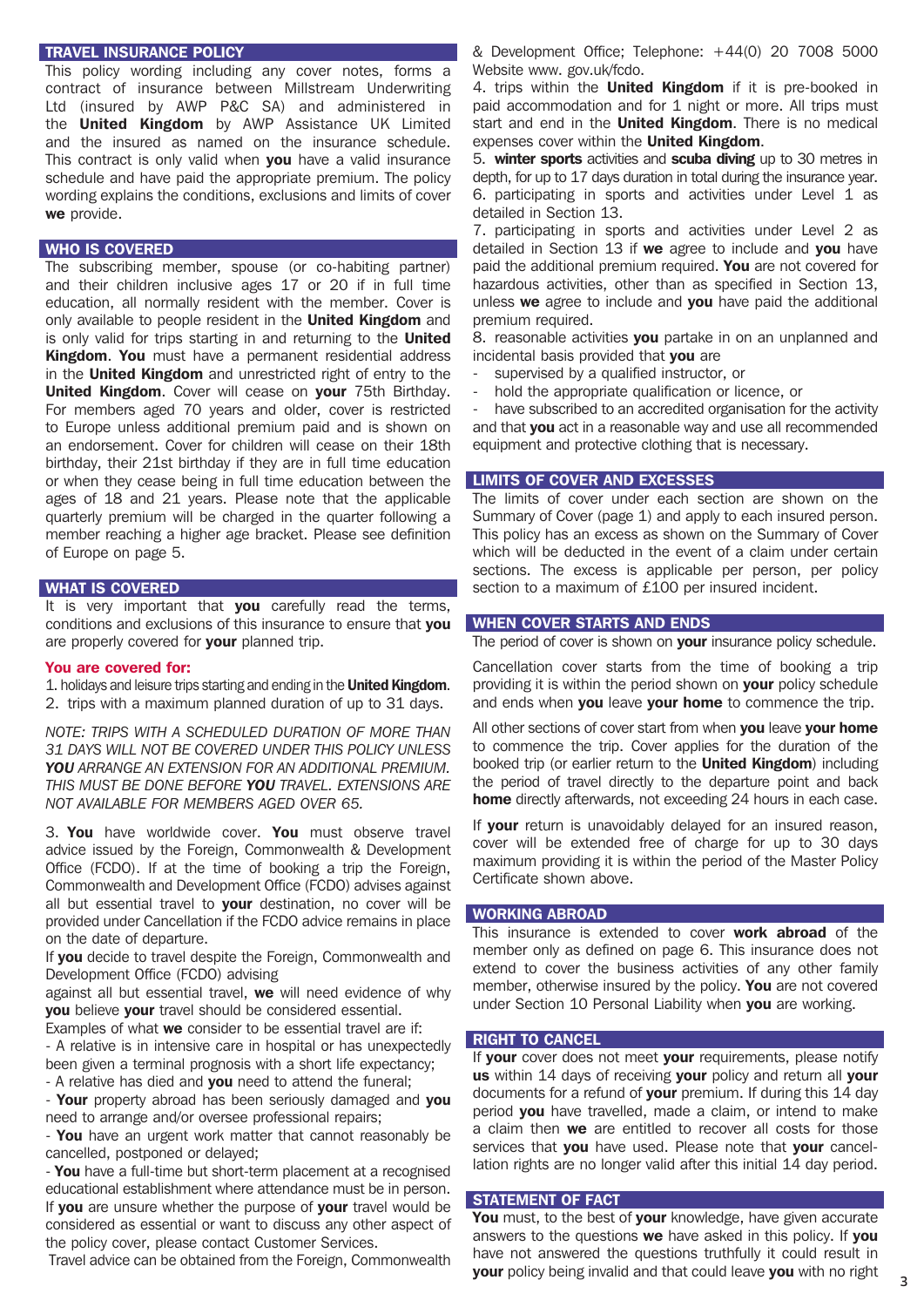to make a claim.

If you think that any of your answers might be incorrect, or if you need any help, please contact us as soon as possible and we will be able to confirm if we are still able to offer you cover under this policy.

# THE CONTRACT OF INSURANCE

This policy is a contract between you and us. The following elements form the contract of insurance:

- The certificate of insurance being **your** policy schedule.
- This wording.
- Any endorsements applicable to your policy as set out in your policy schedule or issued separately.
- Any medical screening endorsement(s)

# MEDICAL CONDITIONS

This insurance contains restrictions regarding pre-existing medical conditions in respect of the people travelling and of other people upon whose health the trip depends.

You are advised to read the Medical Declaration contained in this policy. If **vou** are in any doubt as to whether a medical condition is covered **vou** must contact the Medical Screening Service on +44 330 660 0563

We will not cover a medical problem referred to in the Medical Declaration unless this was declared to us and accepted by us in writing unless the condition is one which is an Automatically Covered Pre-Existing Medical Condition:

# AUTOMATICALLY COVERED PRE-EXISTING MEDICAL **CONDITIONS**

You do not need to call the Medical Screening Service in respect of the following automatically covered medical conditions as they will be covered for no additional premium provided that you do not also have a pre-existing medical condition which is not listed below. If **you** have a pre-existing medical condition in addition to any of the following automatically covered medical conditions you must follow the Medical Declaration below and contact the Medical Screening Service on +44 330 660 0563 if you answer YES to any of the questions.

Acne, ADHD, Allergic reaction (Anaphylaxis) provided that you have not needed hospital treatment in the last two years, Allergic rhinitis, Alzheimer's Disease, Arthritis (the affected person must be able to walk independently at home without using mobility aids), Asthma (the diagnosis must have been made when the affected person was under the age of 50, and the asthma controlled by no more than two inhalers and no other medication), Blindness or partial sightedness, Carpel tunnel syndrome, Cataracts, Chicken pox (if completely resolved), Cholesterol Hyper/Hypo, Coeliac Disease, Colour Blindness, Common cold or flu, Cuts and abrasions (that are not self-inflicted and require no further treatment), Cystitis (providing there is no ongoing treatment), Deafness,/ Defective Hearing-Hearing Aid, Diabetes (controlled by diet or tablets only) Diarrhoea and vomiting (if completely resolved) Downs Syndrome, Dyspepsia, Eczema, Enlarged prostate (benign only), Essential tremor, Glaucoma, Gout, Hemorrhoids, Hay fever, HRT, Hyperlipidemia, Indigestion, Irritable Bowel Syndrome Lichen Planus, Ligament or tendon injury (provided that you are not currently being treated), Macular degeneration, Melanosis, Mentally Handicapped, Menopause, Migraine (providing there are no ongoing investigations), Nasal polyps, Night Blindness, Parkinson's Disease, Physically handicapped, PMT, Psoriasis, Raynauds Syndrome, Rhinitis, Rosacea, RSI, Sinusitis (providing there is no ongoing treatment), Skin or wound infections (that have completely resolved with no current treatment) Tinnitus, Underactive Thyroid (Hypothyroidism), Urticaria, Varicose veins in the legs, Vertigo.

# ONLINE MEDICAL SCREENING

We have introduced an online medical screening system if you, a travelling companion, an immediate relative, close business associate or someone upon whom your trip depends have a pre-existing medical condition. This service will continue to be supported by a professional, confidential medical team and offers you:

- An immediate 24/7 response to most circumstances

- The option to book an appointment with the medical team using the online service.

#### What do you need to do?

In line with your policy cover, if you have a medical condition that you need to tell us about you can now visit, www.pwelive.millstreamonline.com. This secure, confidential site will ask **you** a short series of simple questions  $-$  all with multiple choice answers. In the majority of cases cover can be arranged immediately. More complex circumstances may require further discussion with one of the nursing team and you will be guided through this process. If you prefer to speak directly to one of the nursing team or have any questions please call  $+44$  (0) 330 660 0563.

# MEDICAL SCREENING ENDORSEMENTS

When we have agreed to provide cover following a medical screening we will issue a medical screening endorsement. This endorsement will detail the premium which you have agreed to pay to include the specified medical condition(s) for cover under this policy and the period of time the endorsement is applicable for. Please note that the **medical screening** endorsement issued will form part of this contract along with your policy schedule.

#### MEDICAL DECLARATION

You must advise us to the best of your knowledge if any of the following apply to you. If you say 'YES' to any of the following questions, the Medical Screening Service must be contacted using the following link, www.pwelive.millstreamonline.com.

You may be asked to pay a fee for this service and an additional premium. This will depend on the risk assessment of the medical condition declared.

1. You were aware of any reason why the trip could be cancelled or curtailed or of any medical condition which could result in a claim.

2. You have, during the 12 months before this insurance started, suffered from or received treatment, advice or medication for any chronic, ongoing or recurring illness or condition. (A chronic condition is one lasting three months or more).

3. You were travelling against the advice of a medical practitioner or in order to get medical treatment abroad.

4. You have been diagnosed as having a terminal illness.

5. You were receiving, recovering from, or on a waiting list for in-patient treatment in a hospital or nursing home.

6. You were waiting for the results of tests or investigations, or awaiting a referral for an existing medical condition.

Failure to contact us could leave you with no right to make a claim, and may mean that you travel with insufficient cover.

For a travelling companion, an *immediate relative*, close **business associate** or someone upon whom the trip depends, who is not insured under **vour** policy.

This policy will not cover any claims under Cancellation or Curtailment that result directly or indirectly from any medical conditions **you** knew about at the time of taking out this insurance or when booking a trip, that affects a third party such as:

- A close relative who is not travelling and is not insured under this policy;
- veins in the legs, Vertigo. **All and the set of the set of the set of the Someone travelling with you** who is not insured under this policy;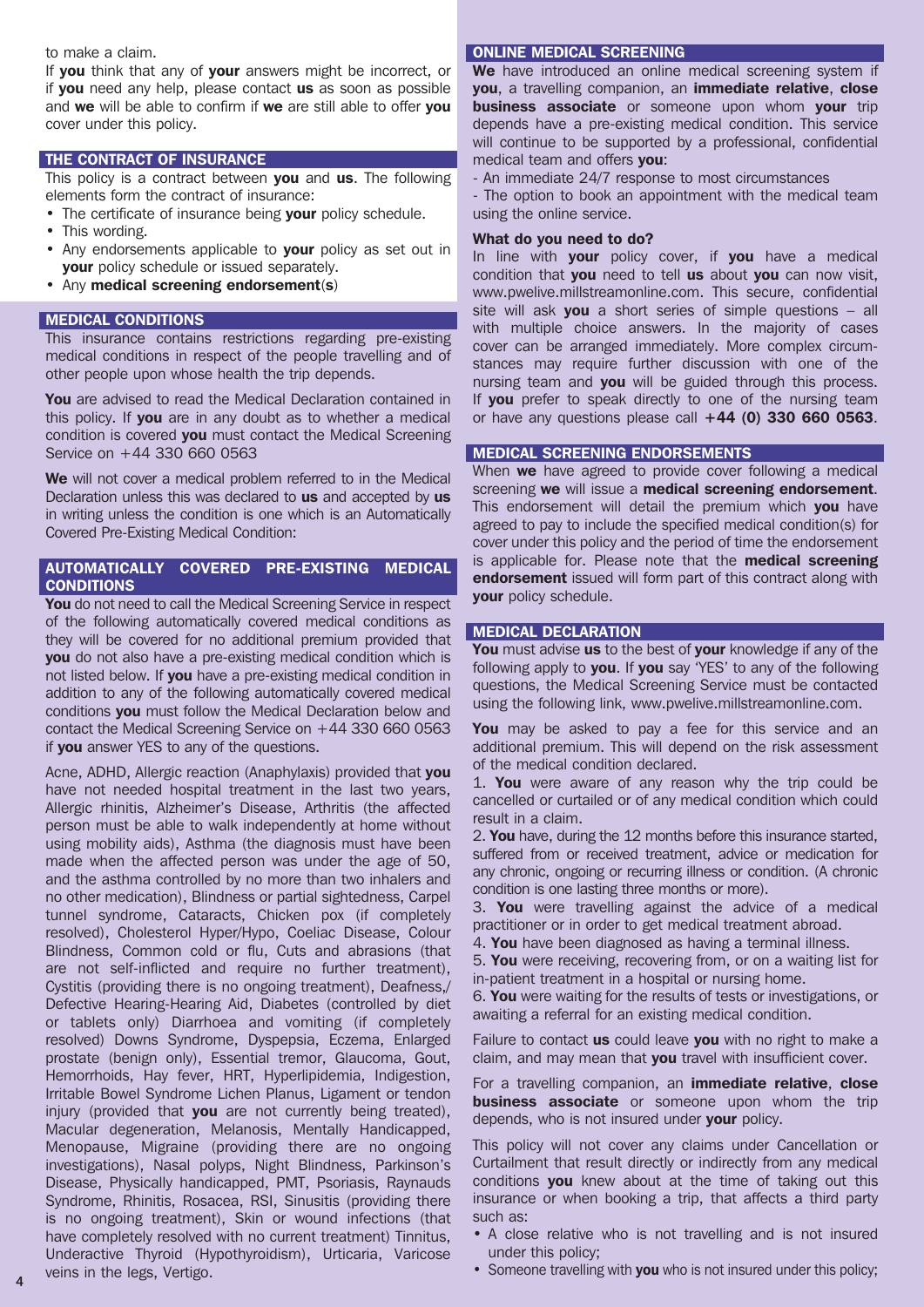- A business associate; or
- A person you plan to stay with on your trip.

Subject to the terms and conditions, such claims may only be covered if the third party's Medical practitioner is prepared to state that at the date vou bought this policy or of booking a trip, they would have seen no substantial likelihood of the third party's condition deteriorating to such a degree that you would need to cancel your trip. If the Medical practitioner will not confirm this, your claim is not covered. In the event of a claim the **Medical practitioner** must complete the medical certificate on the claim form.

# CHANGE IN HEALTH

If any of the reasons stated in the Medical Declaration above occur between the date the policy is issued and before the first day of your trip, you must contact the Medical Screening Service by using the following link, www.pwelive.millstreamonline.com.

We will then decide if we can provide you with cover on existing terms. We may add special conditions to the policy or exclude cover for that medical condition. If we cannot provide cover, you can make a cancellation claim if you have booked and paid for a trip that you have not yet made.

We reserve the right not to extend the policy where the booked trip could be detrimental to your well being.

# **PREGNANCY**

The policy does not intend to cover the normal costs or losses otherwise associated with pregnancy (including multiple pregnancy) or childbirth. This includes, but is not limited to, delivery by caesarean section or any other medically or surgically assisted delivery which does not cause medical complications. The policy does, however, cover you should complications arise with your pregnancy due to accidental bodily injury or unexpected illness which occurs while on your trip excluding costs incurred during the period between eight weeks before and eight weeks after the estimated date of delivery.

# STRANDED PASSENGER

Our Stranded Passenger service gives you access to a network of more than 500 executive lounges at airports around the world. If your flight is delayed by more than two hours, we automatically send an access code to your phone so you can take advantage of the facilities, with our compliments, whilst you wait.

It only takes a couple of minutes and all you need to do is visit http://goo.gl/y4cpbP to register your flight and passenger details at least 24 hours before you fly. You'll need to use the PIN code 2433 to access the page. Alternatively scan the QR code below to register.



We recommend you register your flight when you book your trip. This service is NOT available should you fail to register more than 24 hours before you flight is due to take off.

Please note that this service relies upon airlines publishing their schedules to a flight tracking system in advance. This service may not be available for some charter flights. In the event of a flight not being registered, this service will not be available. The majority of flights will be registered.

# **DEFINITIONS**

Whenever the following words appear in bold in this policy wording they will always have these meanings:

Close business associate – Any person whose absence from business for one or more complete days at the same time as your absence prevents the effective continuation of that business.

**Computer System** – Any computer, hardware, software, or communication system or electronic device (including but not limited to smart phone, laptop, tablet, wearable device), server, cloud, microcontroller, or similar system, including any associated input, output, data storage device, networking equipment, or backup facility.

**Curtail/curtailment** – Return early to home in the United Kingdom.

**Curtailment costs** – Travel costs necessarily incurred to return you home before the booked return date and a pro-rata amount representing the total pre-paid or contracted cost of accommodation, car hire and excursions attributable to each complete day which is not spent overseas. The following are not included in the definition: All costs associated to outward and return travel tickets, whether used or unused.

**Europe** – UK, Continental Europe (including the Channel Islands and the Isle of Man), Mediterranean Islands, Morocco, Algeria, Tunisia, Libya, Egypt, Israel, Turkey, Madeira, Canary Islands, the Azores, Iceland, Russia, Estonia, Latvia, Lithuania, Belarus, Ukraine, Moldova and Georgia.

**Expert Witness**  $-$  A person who testifies in a court of law because they have specialist knowledge in a particular field or area of expertise, entitling that person to testify about their opinion on the meaning of facts.

**Hazardous activities** – Participating in any sport or activity which could pose an increased risk of danger to you, and may require you to take additional precautions to avoid injury or claim.

**Hijack** – The unlawful seizure or wrongful exercise of control of an aircraft or conveyance in which you are travelling as a passenger. Home – Your residential address in the United Kingdom.

**Immediate relative** – Mother, father, sister, brother, wife, husband, daughter, son, grandparent, grandchild, parentin-law, son-in-law, daughter-in-law, sister-in-law, brotherin-law, step-parent, step-child, step-brother, step-sister or foster child, uncle, aunt, nephew, niece, cousin, partner (including common law and civil partnerships) or fiancé(e) resident in the United Kingdom.

Insurer – AWP P&C SA and administered in the United Kingdom by AWP Assistance UK Limited. Refer to page 16 under Details about our Regulator section.

**Legal action** – Work carried out to support a claim that we have agreed to. This includes settlement negotiations. hearings in a civil court, arbitration and any appeals resulting from such hearings other than an application by you:

– to the European Court of Justice, European Court of Human Rights or similar International body; or

– to enforce a judgement or legally binding decision.

**Legal costs** – Fees, costs and expenses (including Value Added Tax) which we agree to pay for you in connection with legal action. Also, any costs which you are ordered to pay by a court or arbitrator (other than damages, fines and penalties) or any other costs we agree to pay.

Loss of limb - Physical, permanent and total loss of use at or above the wrist or ankle.

Loss of sight - The complete, irrecoverable and irremediable loss of all sight in one or both eyes.

**Medical practitioner**  $-$  A registered practising member of the medical profession who is not travelling with you, who is not related to you or to any person you are travelling with, or intending to stay with.

Medical screening endorsement – An endorsement issued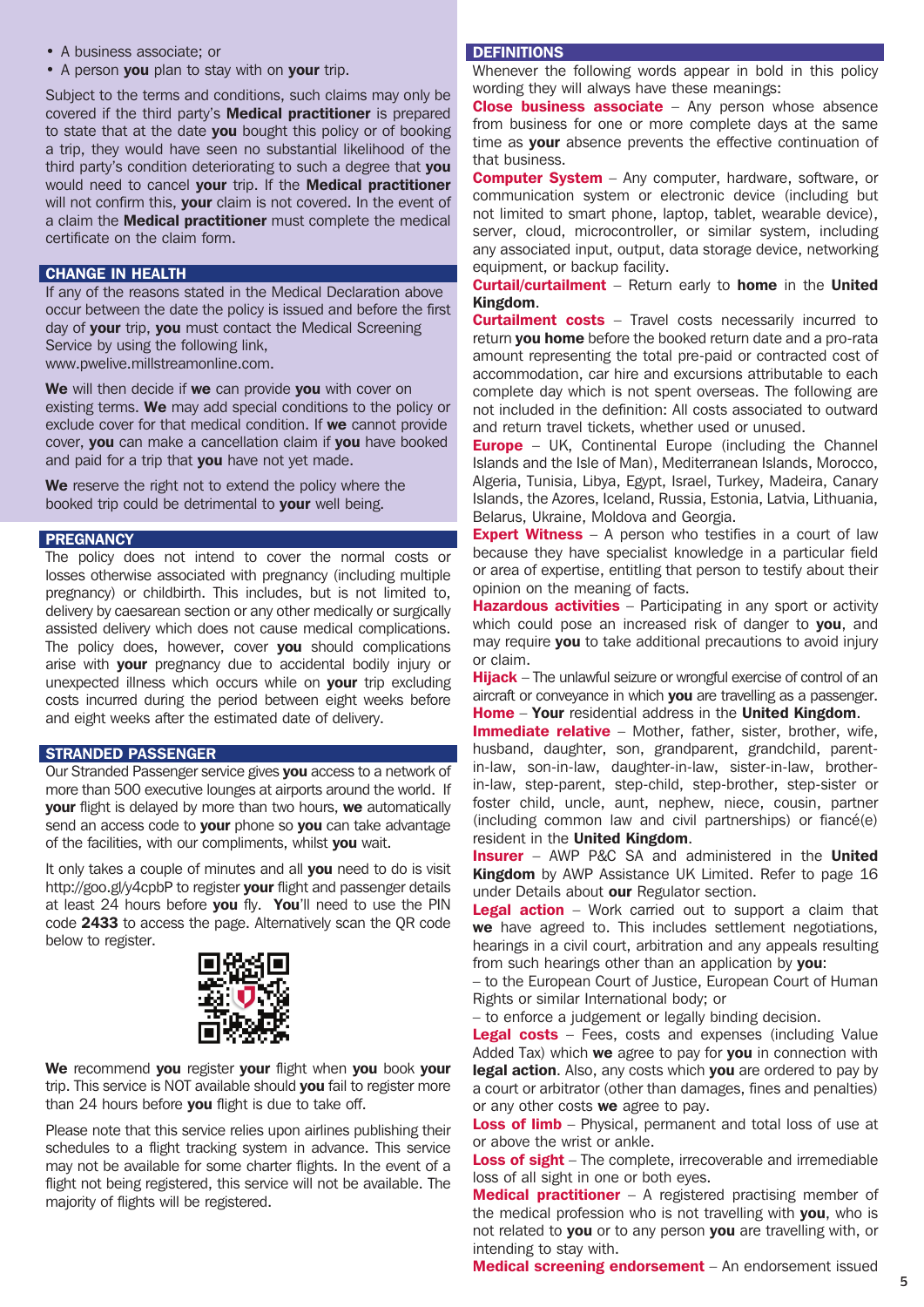by the appointed medical screening team who are authorised to act on behalf of us.

**Money** – Cash, travel tickets and passports held by you for social domestic and/or pleasure purposes.

Permanent total disablement - Disablement as a result of which there is no business or occupation, which you are able to attend and to which having lasted for a period of 12 months, is, at the end of that period, beyond hope of improvement.

**Personal accident** – Accidental bodily injury caused solely and directly by outward violent and visible means.

Personal baggage – Your suitcases (or similar luggage carriers) and their contents usually taken on a trip, together with articles worn or carried by you for your individual use during your trip.

**Public transport** – Any fare paying passenger on the following regular scheduled forms of transport: train, coach, bus, aircraft and sea vessel.

**Redundancy** – Any person being declared redundant, who is under 65 years and under the normal retiring age for someone holding that person's position, and who has been employed for 2 continuous years with the same employer at the time of being made redundant.

**Scuba Diving** – Conventional scuba diving only. We do not cover any unaccompanied dive, any dive in over head environments, night dives, diving inside wrecks, any dive for gain or reward, or any dive below 30 metres. You must hold a British Sub Aqua Club certificate or Professional Association of Diving Instructors certificate or equivalent and follow the relevant Club or Association rules and guidelines at all times, or you must only dive under the constant supervision of a properly licensed diving school and follow their rules and instructions at all times.

Unattended - When you are not in full view of and not in a position to prevent unauthorised interference with your property. United Kingdom - England, Scotland, Wales & N. Ireland.

**Valuables** – Watches, (including devices such as Fitbits) furs, jewellery, photographic equipment, binoculars, telescopes, spectacles, sunglasses, computers and or accessories (including laptops, games & gaming consoles), PDA's and tablet devices (including iPad's and eBooks) video cameras, audio visual equipment, televisions, mobile phones and satellite navigation devices.

\*Please note that cover for **valuables** is excluded if they are damaged or stolen whilst as checked-in baggage. It is therefore important that you store valuables in your carry-on or hand held luggage and they are under your supervision at all times. We/us/our – Millstream Underwriting Limited on behalf of AWP P&C SA

Winter Sports – Conventional skiing/snowboarding only. We do not cover any competition, free-style skiing, ski jumping, ice hockey, use of bobsleighs or skeletons, repetitive travel in ski run helicopters. Off-piste skiing is only covered if under the care and direction of a locally qualified guide or instructor. Work abroad – This insurance will provide the subscribing member only with cover for clerical business activities, non-manual and light general work not involving the use of mechanical or industrial machinery, or working at a height exceeding two metres above ground level.

You/your – The subscribing member, spouse (or co-habiting partner) and their children inclusive ages 17 or 20 if in full time education, all normally resident with the member.

# SECTION 1 CANCELLATION

# Covered

You are covered up to the limit as shown on the Summary of Cover for loss of travel and accommodation expenses, which were cancelled before you were due to leave your home for which you have paid or are contracted to pay, providing the

cancellation is necessary and unavoidable and is not as a result of mere disinclination to begin your trip as arranged. Cover also extends to the cancellation of excursions pre booked in the United Kingdom once the trip has commenced up to £150.

Cancellation must be due to a cause listed below occurring during the period of insurance.

1. injury, serious illness, death of you, any person with whom you are intending to travel or stay, or of an immediate relative or close business associate of yours;

2. you being called for jury service, attending court as a witness (but not as an **expert witness**), or **redundancy** (for **vou** or for any person with whom **you** had arranged to travel); 3. your home or place of business being made uninhabitable, within 14 days of travel, or the police asking to see you after theft from your home which occurred within 14 days of travel; 4. **your** posting overseas or emergency and unavoidable duty and compulsory quarantine.

#### Not Covered

1. The policy excess as shown in the Summary of Cover (no charge will be payable in respect of loss of deposit only claims);

2. medically related claims where a certificate has not been obtained from a **medical practitioner**, confirming that cancellation of the trip is medically necessary;

3. additional costs as a result of not immediately telling the travel agent, tour operator or provider of transport or accommodation that you need to cancel the trip. We will only pay the cancellation charges that would have applied at the time you knew it was necessary to cancel your trip, if a valid claim exists;

4. any costs recoverable from another source;

5. anything caused directly or indirectly by prohibitive regulations by the Government of any country;

6. if the Medical Declaration is not complied with and you do not have an appropriate medical screening endorsement from the medical assessors;

7. anything mentioned in the General Exclusions.

# SECTION 2 CURTAILMENT

This section includes the services of the Emergency Medical Assistance service who must be contacted immediately in the event of a serious injury, illness or hospitalisation, or where repatriation has to be considered.

The 24 hour Emergency Medical Assistance telephone number is +44 (0)20 7183 3751

#### Covered

You are covered up to the limit as shown on the Summary of Cover for the value of the portion of your travel and accommodation expenses, calculated from the date of your early return home in the United Kingdom, or the date of your hospitalisation as an inpatient, which have not been used and which were paid before your departure from your home in the **United Kingdom. You** are also covered for reasonable additional travelling expenses (Economy Class) incurred by you for returning to your home earlier than planned due to a cause listed below:

1. accidental injury, serious illness, death of vou, any person with whom you are intending to travel or stay, or of an immediate relative or close business associate of yours. 2. your home or place of business being made uninhabitable or the police requesting your presence following a theft from your home.

#### **Conditions**

1. You must contact the Emergency Medical Assistance Service for assistance/advice if you need to cut short your trip for an insured reason.

2. You must use or revalidate your original ticket for your early return. If this is not possible you must provide evidence that additional costs were necessary. Any refunds due on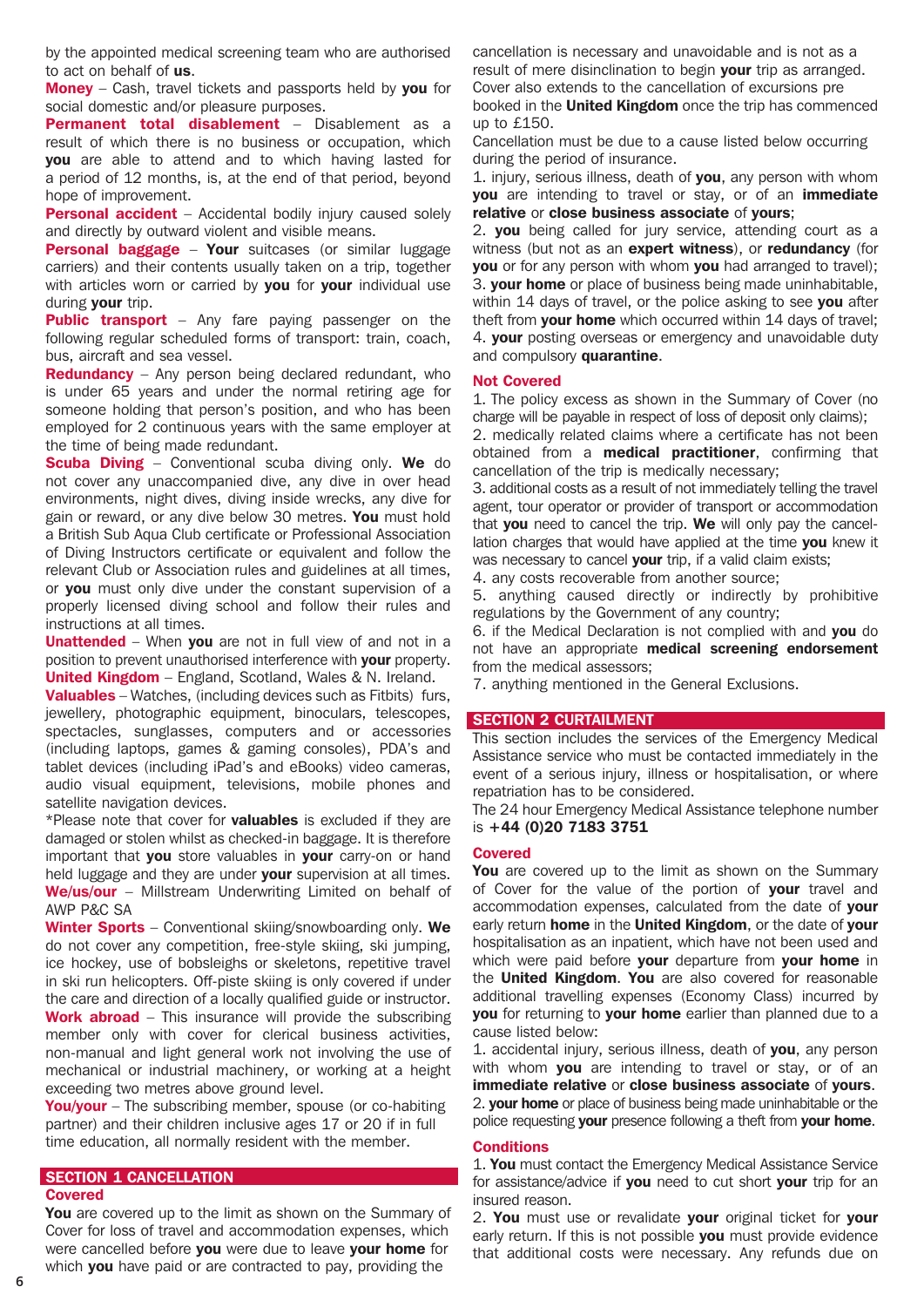unused original tickets will be deducted from **vour** claim. If you do not have an original return ticket, you will not be reimbursed for costs incurred for **your** early return.

3. If you require the Assistance Service to pay for arrangements, they may first need to contact the relevant medical practitioner to confirm your claim falls within the terms of our cover. 4. If you make your own arrangements you must supply all necessary documentation to substantiate that your claim falls within the terms of cover.

5. This policy does not provide compensation for loss of holiday/enjoyment.

# Not Covered

1. the policy excess as shown on the Summary of Cover;

2. claims that are not confirmed as medically necessary by the Emergency Medical Assistance service, and where a medical certificate has not been obtained from the attending medical practitioner abroad confirming it necessary to curtail the trip;

3. additional travelling expenses incurred which are not authorised by the Emergency Medical Assistance service;

4. unused prepaid travel tickets where repatriation has been arranged by the Emergency Medical Assistance service;

5. if the Medical Declaration is not complied with and you do not have an appropriate medical screening endorsement from the medical assessors;

6. anything mentioned in the General Exclusions.

*NOTE: IT IS A REQUIREMENT OF THIS INSURANCE THAT YOU CONTACT THE EMERGENCY MEDICAL ASSISTANCE SERVICE IMMEDIATELY IF YOU WISH TO RETURN HOME FOR ANY OF THE REASONS LISTED ABOVE OR BY ANY METHOD OTHER THAN AS ORIGINALLY PLANNED. FAILURE TO DO SO MAY AFFECT YOUR CLAIM.*

# SECTION 3 EMERGENCY MEDICAL EXPENSES (not private health insurance)

*NOTE: THIS IS NOT A PRIVATE MEDICAL HEALTH INSURANCE POLICY. WE WILL PAY FOR PRIVATE TREATMENT ONLY IF THERE IS NO APPROPRIATE RECIPROCAL HEALTH AGREEMENT IN EXISTENCE AND NO PUBLIC SERVICE AVAILABLE AND WE RESERVE THE RIGHT TO ORGANISE A TRANSFER FROM A PRIVATE MEDICAL*  **FACILITY TO A PUBLIC MEDICAL FACILITY WHERE APPROPRIATE.** *IN THE EVENT OF MEDICAL TREATMENT BECOMING NECESSARY FOR WHICH REIMBURSEMENT WILL BE SOUGHT, WE OR OUR REPRESENTATIVES WILL REQUIRE UNRESTRICTED ACCESS TO ALL YOUR MEDICAL RECORDS AND INFORMATION.*

This section does not apply to trips within the United Kingdom. If you are admitted to hospital as an in-patient, the Emergency Medical Assistance service must be notified immediately.

They will deal direct with the hospital and arrange the payment of any bills. Repatriation by specially equipped air ambulance will be available where medically necessary.

If you receive outpatient treatment in Bulgaria, Cyprus, Greece, Malta, Portugal, Spain or Turkey, show this document to the doctor and **your** treatment will be paid through Global Excel Management Europe in line with the policy wording. The doctor will ask you to fill in a form to confirm treatment and may request you to pay the excess.

If you receive out-patient treatment in other countries, it may be easier to pay any bills yourself. Keep all receipts and submit a claim when **you** return **home**. If you are in any doubt, call the Emergency Medical Assistance service for help.

24 hour Emergency Medical Assistance telephone number +44 (0)20 7183 3751

# Covered

You are covered up to the limit as shown on the Summary of Cover for costs incurred outside the United Kingdom for: 1. emergency medical and surgical treatment and hospital charges (including necessary physiotherapy, authorised by the

Emergency Medical Assistance Service);

2. emergency dental treatment, to relieve pain only, limited to £350; 3. reasonable and necessary additional accommodation (room only) and travelling expenses (Economy class), including those of up to two relatives or friends if you have to be accompanied home on the advice of the attending medical practitioner or if you are a child and require an escort home;

4. in the event of death, reasonable cost for the conveyance of the body or ashes to the United Kingdom (the cost of burial or cremation is not included), or local funeral expenses abroad limited to £1,000.

5. Reasonable additional travel and accommodation costs for a close business associate to replace you at a pre-arranged meeting in the event of your medical incapacity to carry out your duties abroad limited to £1,000.

*NOTE: A UK GLOBAL HEALTH INSURANCE CARD (GHIC) GIVES YOU THE RIGHT TO ACCESS STATE-PROVIDED HEALTHCARE DURING A TEMPORARY STAY IN THE EUROPEAN UNION (EU). THIS MAY ENTITLE YOU TO FREE OR REDUCED COST HEALTHCARE IN THE EU. YOU CAN USE A GHIC TO GET "NECESSARY HEALTHCARE" FROM STATE SERVICES WHEN YOU ARE VISITING AN EU COUNTRY. NECESSARY HEALTHCARE MEANS HEALTHCARE, WHICH BECOMES MEDICALLY NECESSARY DURING YOUR STAY, AND YOU CANNOT REASONABLY WAIT UNTIL YOU ARE BACK IN THE UNITED KINGDOM TO GET IT. TO OBTAIN A CARD CALL 0300 330 1350, OR APPLY ONLINE AT HTTPS://WWW.GHIC. ORG.UK/INTERNET/STARTAPPLICATION.DO.* 

*THE UK-ISSUED EUROPEAN HEALTH INSURANCE CARDS (EHICS) ARE STILL VALID AND OFFER THE SAME COVER AS GHICS IN THE EU. ONCE YOUR EHIC HAS EXPIRED, YOU WILL BE ABLE TO REPLACE IT WITH A GHIC. YOU CAN GET A PROVISIONAL REPLACEMENT CERTIFICATE (PRC) IF YOU NEED TREATMENT ABROAD AND DO NOT HAVE A CARD.*

*YOU MAY ALSO BE COVERED FOR NECESSARY HEALTHCARE WHEN YOU VISIT SOME NON-EU COUNTRIES. FIND OUT MORE ON THE GOV.UK FOREIGN TRAVEL ADVICE PAGES. IF YOU ARE TRAVELLING TO AUSTRALIA AND REQUIRE MEDICAL TREATMENT, YOU MUST ENROL WITH MEDICARE.*

# Not Covered

1. the policy excess as shown on the Summary of Cover;

2. any sums which can be recovered from another source or which are covered under any National Insurance scheme or reciprocal health arrangement;

3. any expenses or fees, for in-patient treatment or returning home early, which have not been reported to and authorised by the Emergency Medical Assistance service;

4. any expenses incurred for illness, injury or treatment required as a consequence of:

a) Surgery or medical treatment which in the opinion of the attending doctor and the Emergency Medical Assistance service can be reasonably delayed until your return to the United Kingdom.

b) Medication and/or treatment which at the time of departure is known to be required or to be continued outside the United Kingdom; 5. if the Medical Declaration is not complied with and you do not have an appropriate medical screening endorsement from the medical assessors;

6. the cost of any routine or elective (non-emergency) care or treatment including specialist review or referral, investigations, treatment or surgery, which are not directly related to the injury, which necessitated your admittance to hospital;

7. claims that are not confirmed as medically necessary by the attending doctor or the Emergency Medical Assistance service; 8. any additional hospital costs arising from single or private room accommodation unless medically necessary;

9. treatment or services provided by a health spa, convalescent or nursing home or any rehabilitation centre;

10. any costs incurred within the United Kingdom;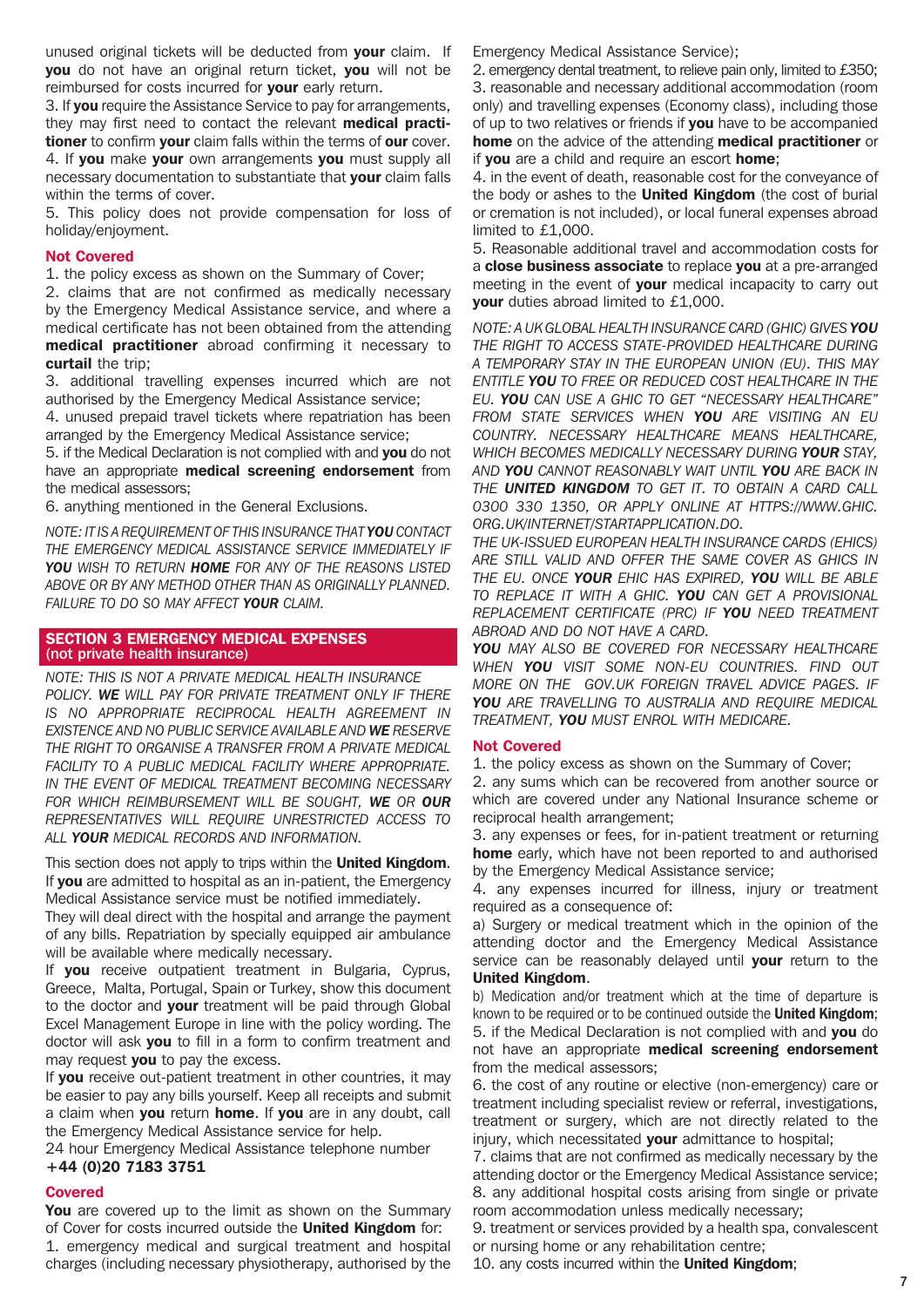11. further costs **you** incur if we wish to bring **you home** early but you refuse (where in the opinion of the treating medical practitioner and the Emergency Assistance Service you are fit to travel):

12. anything mentioned in the General Exclusions

# SECTION 4 PERSONAL ACCIDENT

#### Covered

You are covered up to the limit as shown on the Summary of Cover in respect of the loss of limb, loss of sight, permanent total disablement, if you have a personal accident during your trip which, up to 12 months from the date of the accident, is the sole cause of **vour** consequent disability.

*NOTE: If you are aged under 16 years at the time of the personal accident the permanent total disablement benefit will not apply.*

We will only pay the benefit for **permanent total disablement** if your registered doctor or specialist confirms that you cannot do any paid work for 12 months after the date of the accident and there is little or no hope of improvement. You must accept and agree to examination by our doctor or specialist should we consider it necessary to validate the claim.

# Not covered

1. any claims for disablement caused directly or indirectly by: a) Disease or any physical defect or illness

- b) An injury which existed prior to the beginning of the trip;
- 2. anything mentioned in the General Exclusions.

# SECTION 5 BAGGAGE & PERSONAL EFFECTS

#### Covered

#### A) Personal baggage

You are covered up to the limit as shown on the Summary of Cover for the value or repair to any of your own Personal **Baggage** (not hired, loaned or entrusted to you), which is lost, stolen, damaged or destroyed (after making proper allowance for wear and tear and depreciation) limited to a) £250 for any one item, pair or set of items

b) £400 for all **valuables** in total

*NOTE: YOU MUST OBTAIN WRITTEN PROOF OF THE INCIDENT FROM THE POLICE WITHIN 24 HOURS OF THE DISCOVERY IN THE EVENT OF LOSS, BURGLARY OR THEFT OF THE PERSONAL BAGGAGE. DAMAGED ARTICLES MUST BE RETAINED BY YOU AND IF REQUESTED SUBMITTED TO THE CLAIMS HANDLERS SO AS TO SUBSTANTIATE A CLAIM. FAILURE TO DO SO MAY RESULT IN YOUR CLAIM BEING TURNED DOWN.*

# B) Delayed Baggage

You are covered up to the limit as shown on the Summary of Cover for the cost of buying replacement necessities if your own personal baggage is delayed in reaching you on your outward journey for at least 24 hours and you have a written report from the carrier (e.g. airline, shipping company etc) or tour representative. Receipts will be necessary in the event of a claim.

#### **Conditions**

1. Any amount we pay you under B Delayed Baggage will be deducted from the final claim settlement if your baggage is permanently lost.

2. You must obtain written proof of the incident from the police, your accommodation management, tour operator or carrier, within 24 hours of the discovery in the event of loss, burglary or theft of the baggage. Failure to do so may result in your claim being declined.

3. In the event of a claim for damaged items, proof of the damage must be supplied.

4. In the event of a claim for a pair or set of items, we shall be liable only for the value of that part of the pair or set which is lost, stolen, damaged or destroyed.

5. If the repair cost is more than the value of an item, we will assess the claim as if the item has been lost.

# Not Covered

1. the policy excess as shown on the Summary of Cover;

2. if you do not exercise reasonable care for the safety and supervision of your property;

3. any item, pair or set of items with a value of over £50, if an original receipt, valuation report or other acceptable proof of ownership and value cannot be supplied to support your claim; 4. in the event of a claim for damaged items, proof of the damage must be supplied. The damaged articles must be retained by **you** and if requested, submitted to the claims handlers so as to substantiate a claim. Failure to do so may result in a claim being turned down.

5. if your personal baggage is lost, damaged or delayed in transit and you do not:

a) notify the carrier (i.e. airline, shipping company etc) immediately and obtain a written carrier's report (or Property Irregularity Report in the case of an airline); or

b) follow up in writing within 7 days to obtain a written carrier's report (or Property Irregularity Report in the case of an airline) if you are unable to obtain one immediately.

6. loss, destruction, damage or theft of the following property:

a) contact or corneal lenses, hearing aids, dentures and false body parts or other prostheses.

b) antiques, precious stones that are not set in jewellery, glass or china, pictures, musical instruments.

c) pedal cycles, dinghies, boats and/or ancillary equipment, vehicles

or vehicle accessories (other than wheelchairs and pushchairs).

d) tools of trade.

e) perishable items such as food.

f) valuables left unattended at any time (including in a vehicle or in the custody of carriers) unless they are with you or locked in a safe or safety deposit box or locked in the accommodation;

g) **valuables** left as checked-in baggage;

7. loss, destruction, damage or theft:

a) due to confiscation or detention by customs or other officials or authorities.

b) due to wear and tear, denting or scratching, moth or vermin. c) transportation by any postal or freight service, or if sent under an air-way bill or bill of lading.

8. mechanical breakdown or derangement, for breakage of fragile or brittle articles being transported by a carrier, unless the breakage is due to fire or other accident to the vessels, aircraft or vehicle in which they are being carried.

9. personal baggage and valuables stolen from:

a) an unattended vehicle unless it was in the locked glove compartment or rear boot or luggage area of the vehicle and is covered so as not to be visible from the outside of the vehicle and there is evidence of forcible and violent entry.

b) an unattended vehicle (other than motor caravans) left for any period between the hours of 9pm and 9am.

10. any shortage due to error, omission or depreciation in value; 11. any property more specifically insured or recoverable under any other source;

12. stamps, documents, deeds, samples or merchandise, manuscripts or securities of any kind, sports gear or activity equipment.

13. anything mentioned in the General Exclusions.

# SECTION 6 MONEY Covered

You are covered up to the limits as shown on the Summary of Cover for accidental loss or theft of **vour** own **money** whilst being carried on your person or left in a locked safety deposit box. We will only pay up to £300 for cash and bank notes. This is limited to £50 if you are under 16 years.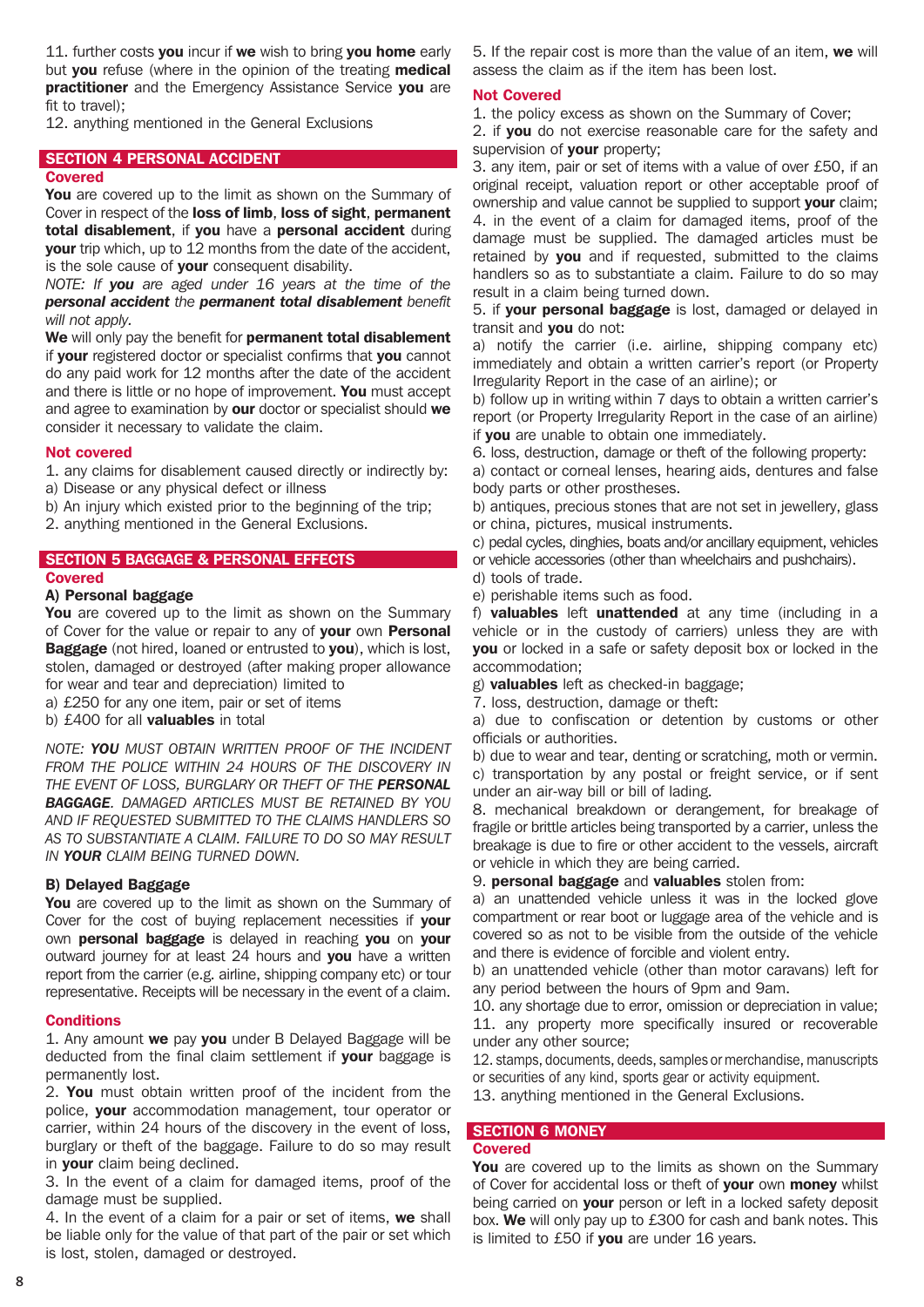# **Conditions**

In the event of a claim for loss of cash you must provide evidence of the initial withdrawal of the cash and also evidence of how you coped financially immediately after the loss (e.g. currency exchange/withdrawal slips, bank/credit card statements). In the event of a claim for loss of passport, we will pay a pro-rata replacement cost for the remaining value, based on the age of the original passport.

#### Not Covered

1. the policy excess as shown on the Summary of Cover;

2. if you do not exercise reasonable care in protecting your money and documents against loss, theft or damage:

3. if you do not obtain a written police report within 24 hours of the discovery in the event of loss, burglary or theft of **money**; 4. any shortages due to error, omission or depreciation in value; 5. anything mentioned in the General Exclusions.

# SECTION 7 LOSS OF PASSPORT

# DRIVING LICENCE EXPENSES

This section does not apply to trips within the **United** Kingdom. Please also refer to Section 6 Money and see under the definition of **money**.

#### Covered

You are covered up to the limits as shown on the Summary of Cover for reasonable additional travel or accommodation expenses you have to pay whilst abroad over and above any payment which you would normally have made during the trip if no loss had been incurred, as a result of you needing to replace a lost or stolen passport/driving licence.

#### Not Covered

1. the policy excess as shown on the Summary of Cover;

2. any cost that you would have incurred had you not lost your passport or driving licence;

3. if you do not exercise reasonable care for the safety or supervision of your passport/driving licence;

4. if you do not obtain a written police report within 24 hours of the loss;

5. loss, destruction or damage arising from confiscation or detention by customs or other officials or authorities;

6. anything mentioned in the General Exclusions.

# SECTION 8 TRAVEL DELAY AND ABANDONMENT

This section does not apply to trips within the **United Kingdom.** 

#### Covered

You are covered if your outward or return flights, sea crossing, coach or train departure are delayed for more than 12 hours beyond the intended arrival time (as specified on your travel ticket) as a result of:

a) strike or industrial action (provided that at the time of booking, there was no reasonable expectation that the

- trip may be affected by such cause);
- b) adverse weather conditions;

c) mechanical breakdown or technical fault of the aircraft, coach, train or sea vessel then we will pay;

1. a benefit as shown on the Summary of Cover in total per person following a complete 12 hour or more delay, or

2. if you are delayed on your outward journey from the United Kingdom so that your trip has been re-scheduled to arrive at your destination more than 24 hours after the original scheduled arrival time, you may choose to abandon the trip instead of payment for delay, you are covered up to the maximum as shown on the Summary of Cover.

#### **Conditions**

1. you must obtain written confirmation from the airline, shipping, coach or train company, confirming the period of and the reason for the delay.

2. this benefit is only payable in respect of either 1 or 2 as detailed above.

#### Not Covered

1. the policy excess as shown on the Summary of Cover of any incident. This applies to each person making a claim and is only applicable if you abandon your trip;

2. if you have not checked-in sufficient time for your outward or return journey;

3. any claims arising from withdrawal from service temporarily or otherwise of the aircraft, coach, train or sea vessel on the order or recommendation of the Civil Aviation Authority or a Port Authority or similar body in any country;

4. abandonment of a trip once you have departed the United Kingdom.

5. anything mentioned in the General Exclusions.

#### SECTION 9 MISSED DEPARTURE

This section does not apply to trips within the United Kingdom.

#### **Covered**

You are covered up to the limit as shown on the Summary of Cover for necessary hotel and travelling expenses incurred in reaching your booked destination, if you arrive at any departure point shown on your pre-booked itinerary too late to commence your booked trip as a result of;

a) the **public transport** in which you are travelling is delayed; b) the vehicle in which you are travelling being involved in an accident or breakdown;

c) an accident or breakdown occurring ahead of you on a motorway or dual carriage way which causes an unexpected delay to the vehicle in which you are travelling.

d) connecting flights arriving too late to make **vour** scheduled flight. e) adverse weather conditions making it impossible to travel to the outbound departure point in the United Kingdom.

# **Conditions**

1. In the event of a claim due to delayed **public transport**, you must provide documentation from the transport company, confirming the period of and the reason for the delay.

2. In the event of a claim due to **your** vehicle being involved in an accident or breakdown, you must provide a police or roadside assistance report.

3. In the event of a claim arising from any delay occurring on a motorway or dual carriage way you must obtain written confirmation from the Police or emergency breakdown services of the location, reason and duration of the delay.

#### Not Covered

1. the policy excess shown on the Summary of Cover of any incident. This applies to each person making a claim;

2. if sufficient time has not been allowed for your journey in order to meet the check-in time specified by the transport providers or agent;

3. if you are not proceeding directly to the departure point;

4. any costs claimed under Section 8 Travel Delay and Abandonment;

5. anything mentioned in the General Exclusions.

#### SECTION 10 PERSONAL LIABILITY **Covered**

You are covered up to the amount as shown on the Summary of Cover for legal expenses and legal liability for damages incurred by **vou** which are caused by an accident that happened during the trip, and leads to claims made against you as a result of:

1. accidental bodily injury to a person who is not a member of **your** family or household or employed by you;

2. loss of or damage to any property which does not belong to you, is not in the charge of, and is not in the control of you or any member of your family, household or employee;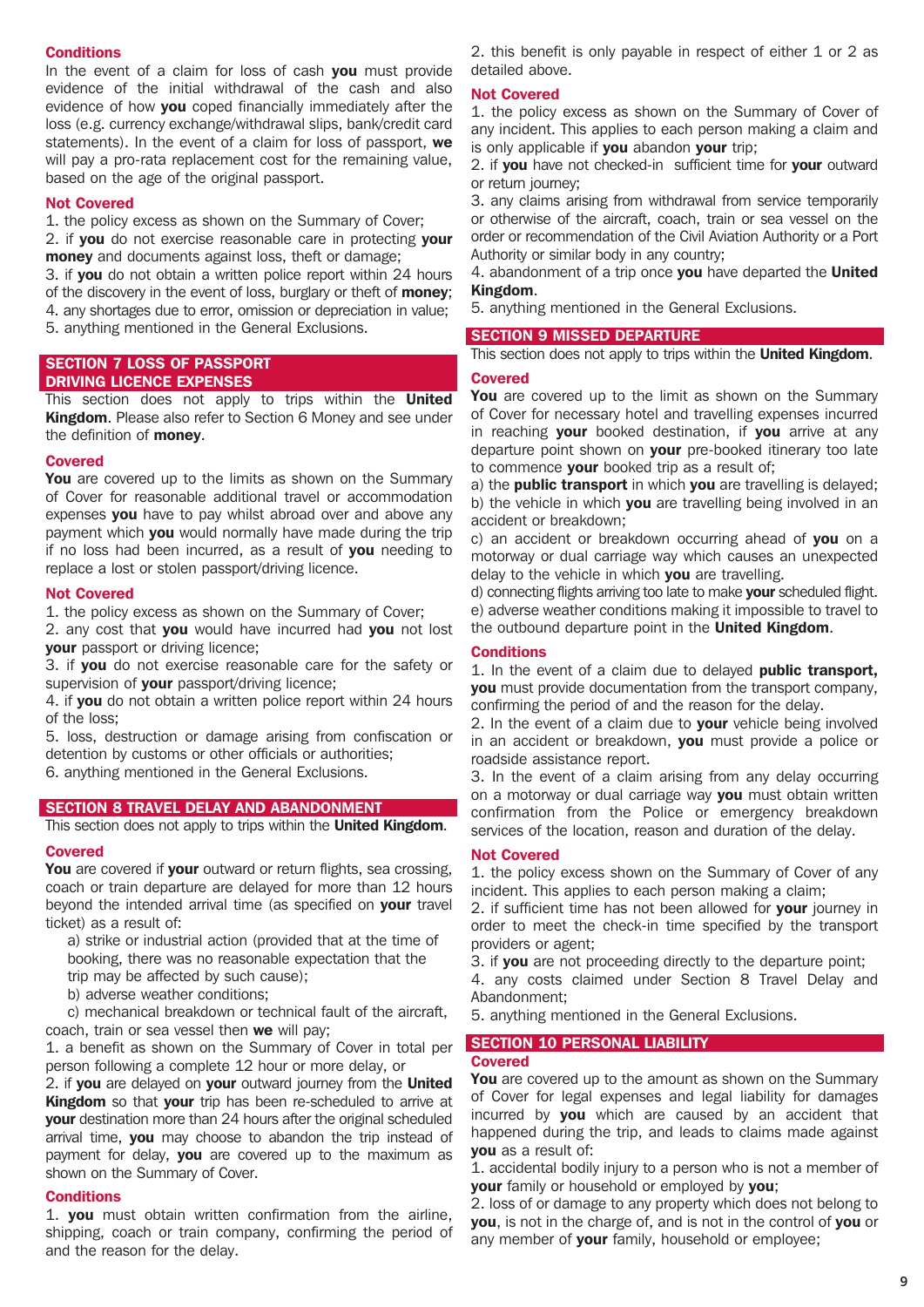3. loss of or damage to temporary holiday accommodation that does not belong to you, or any member of your family, household or employee.

*NOTE: WE ARE ENTITLED TO TAKE OVER ANY RIGHTS IN THE DEFENCE OR SETTLEMENT OF ANY CLAIM AND TO TAKE PROCEEDINGS IN YOUR NAME FOR OUR BENEFIT AGAINST ANY OTHER PARTY.*

# Not Covered

1. the policy excess as shown on the Summary of Cover;

2. fines imposed by a Court of Law or other relevant bodies;

3. anything caused directly or indirectly by:

a) liability which you incur as a result of an agreement that you made which would not apply in the absence of that agreement; b) injury, loss or damage arising from:

i) ownership or use of aircraft (including drones), horse-drawn or mechanical/motorised vehicles, vessels (other than rowing boats, punts or canoes), animals (other than horses) or firearms or any weapons

ii) the occupation (except temporarily for the purpose of the trip) or ownership of any land or buildings

iii) the carrying out of any trade or profession

iv) racing of any kind

v) any deliberate act;

vi) suicide, attempted suicide, self inflicted injury, alcohol or drug abuse, alcoholism, drug addition, solvent abuse, wilful exposure to exceptional risk (unless you are trying to save someone's life);

c) liability covered under any other insurance policy;

4. anything mentioned in the General Exclusions.

*NOTE: If you are using a mechanical/motorised vehicle, make sure that you are adequately insured for third party liability, as you are not covered under this insurance.*

# **SECTION 11 LEGAL EXPENSES**

# Covered

You are covered if you die, are ill or injured during your trip and you or your personal representative take legal action to claim damages or compensation for negligence against a third party we will do the following:

Nominate an **appointed advisor** to act for you. If you and we cannot agree on an appointed advisor, the matter can be referred to an Alternative Resolution Facility.

For each event giving rise to a claim pay up to the amount shown on the Summary of Cover for legal costs for legal action for you (but no more than £25,000 in total for all persons insured on the policy).

# **Conditions**

1. You must conduct your claim in the way requested by the appointed advisor;

2. You must keep us and the appointed advisor fully aware of all the facts and correspondence including any claim settlement offers made to you;

3. We will not be bound by any promises or undertakings which you give to the appointed advisor, or which you give to any person about payment of fees or expenses, without our consent; 4. We can withdraw cover after we have agreed to the claim, if we think a reasonable settlement is unlikely or that the cost of legal action could be more than settlement.

# Not Covered

1. Any claim:

a) reported to us more than 60 days after the event giving rise to the claim;

b) where we think a reasonable settlement is unlikely or where the cost of legal action could be more than the settlement; c) involving **legal action** between members of the same household, an *immediate relative*, a travelling companion or one of **your** employees;

d) where another *insurer* or service provider has refused vour claim or where there is a shortfall in the cover they provide; e) against a travel agent, tour operator or carrier, us, the **Insurer**, another person insured by this policy or our agent.

# 2. Legal costs:

a) for legal action that we have not agreed to;

b) if you refuse reasonable settlement of your claim. You should use Alternative Resolution Facilities such as mediation in this situation;

c) if you withdraw from a claim without our agreement. If this occurs legal costs that we have paid must be repaid to us and all legal costs will become your responsibility;

d) that cannot be recovered by us, you or your appointed advisor, when you receive compensation. Any repayment will not be more than half of the compensation you receive;

e) awarded as a personal penalty against you or the your **appointed advisor** (for example not complying with Court rules and protocols);

f) for bringing **legal action** in more than one country for the same event

g) the funding of any appeal costs or actions to enforce a judgement or legally binding decision;

h) anything mentioned in the General Exclusions.

# SECTION 12 HIJACK

#### Covered

You are covered for a benefit as shown on the Summary of Cover payable for each complete 24 hour period.

# Not Covered

1. if you or your family or your business associates have engaged in activities that could be expected to increase the risk of hijack;

2. anything mentioned in the General Exclusions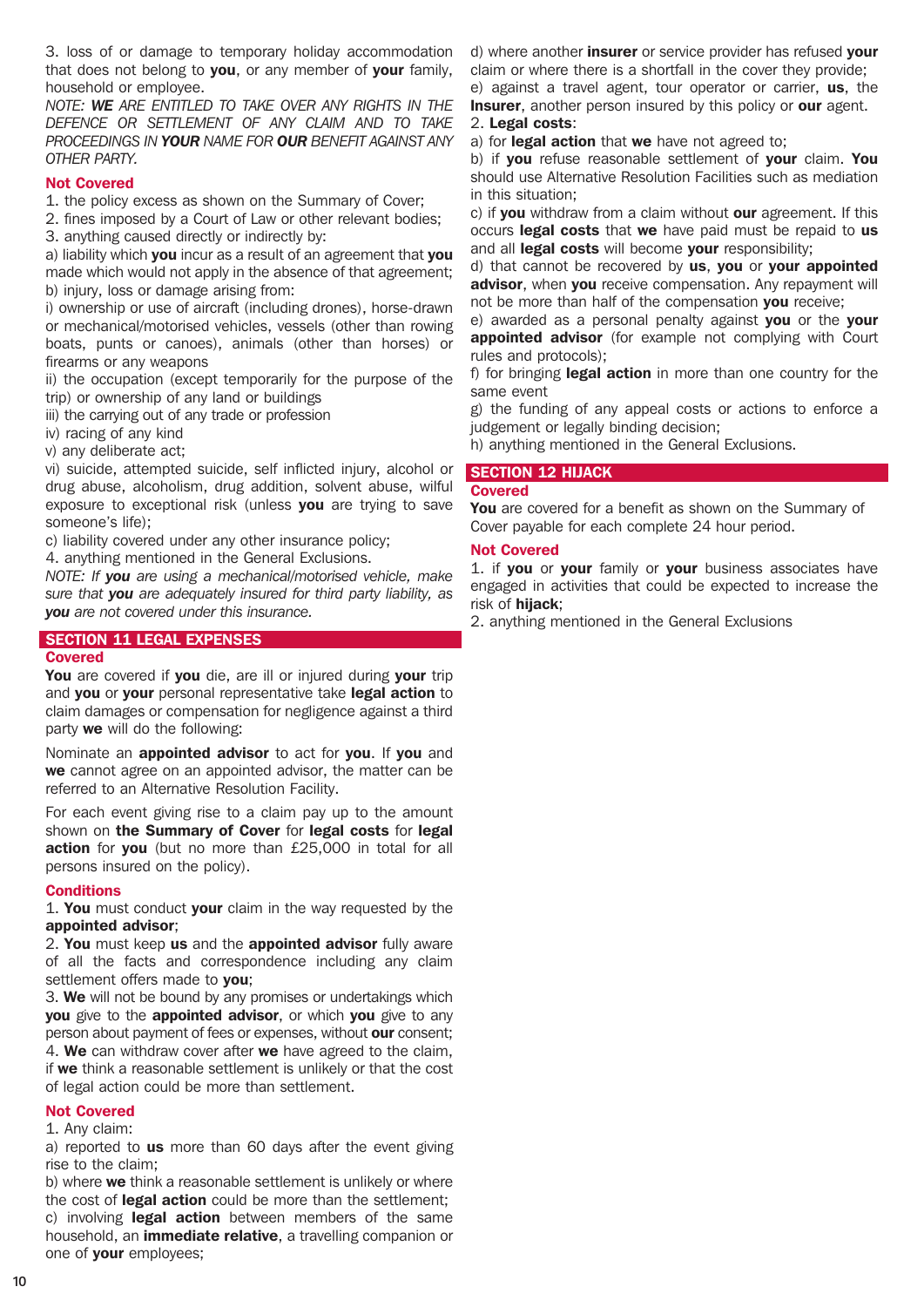| <b>SECTION 13 SPORTS &amp; ACTIVITIES</b>                                                                                                                                                                                 |                                                                                                                                                               |  |
|---------------------------------------------------------------------------------------------------------------------------------------------------------------------------------------------------------------------------|---------------------------------------------------------------------------------------------------------------------------------------------------------------|--|
| Level 1                                                                                                                                                                                                                   | Level 2 (if required, please call Philip Williams & Co on 01925 604 421)                                                                                      |  |
| Abseiling (max 100m) (a,c)<br>Angling<br>Archery (a,b)                                                                                                                                                                    | Abseiling (over 100m) (a,c)<br>Aerial Safari (a)<br>American Football (c)                                                                                     |  |
| <b>Badminton</b><br>Black Water Rafting (Grades 1-3) (a)<br><b>Bowling</b><br>Bungee Jumping (max 2 jumps) (a,c)                                                                                                          | Black Water Rafting (Grades 4-5) (a)<br><b>Bouldering</b><br>Bungee Jumping (3 or more jumps) (a,c)                                                           |  |
| Camel/Elephant riding/trekking (main purpose of trip) (b)<br>Canoeing (inland/coastal, no White Water(a)<br>Clay Pigeon Shooting (a,b)<br>Cycling                                                                         | Canoeing White Water (Grade 1-3) (a)                                                                                                                          |  |
| Deep Sea Fishing (a)                                                                                                                                                                                                      | Equestrian activities other than trekking and hacking                                                                                                         |  |
| Fell Running/Walking (without ropes, picks or guides)                                                                                                                                                                     | Football (including 5 a side)                                                                                                                                 |  |
| Golf<br>Gymnastics (a)                                                                                                                                                                                                    | Go-Karting (a,b)                                                                                                                                              |  |
| Hiking without ropes, picks or guides up to 1500m<br>Horse Riding (Hacking only – incidental to trip, no jumping)<br>Hot-Air Ballooning (a,b)                                                                             | Hiking without ropes, picks or guides up to 3000m (a)<br>Hockey<br>Horse Riding/Trekking (main purpose of trip)<br>Hunting on foot, animal or machine (a,b,c) |  |
| Ice Skating (in-door only)                                                                                                                                                                                                |                                                                                                                                                               |  |
| Jet Boating / Jet Skiing (inland/coastal waters, no White Water) (a,b)                                                                                                                                                    | Jet Boating / Jet Skiing White Water (Grades 1-2) (a,b)                                                                                                       |  |
| Kayaking (inland/coastal waters, no White Water) (a)                                                                                                                                                                      | Kayaking White Water (Grades 1-3) (a)<br>Kite Surfing (c)                                                                                                     |  |
| Martial Arts (non-contact)<br>Motor Biking (full UK licence and helmet to be worn) (b,c)                                                                                                                                  | Mountain Biking (off-road) (b,c)                                                                                                                              |  |
| Orienteering (a)<br>Outdoor Endurance (a)<br>Outward Bound (a)                                                                                                                                                            |                                                                                                                                                               |  |
| Paint balling (a,b)<br>Parasailing (a)<br>Parascending (over water only) (a)<br>Passenger private small aircraft/helicopter (a)                                                                                           | Parachuting (1 Jump only) (a,c)<br>Quad Biking (a,b,c)                                                                                                        |  |
| Rambling<br>Roller Skating/Blading (no stunting)<br>Rowing / Sculling (inland/coastal waters, no White Water)<br>Rifle range shooting (a,b)                                                                               | Rugby (c)                                                                                                                                                     |  |
| Safari Tours (a)<br>Sailing (coastal waters only) (a,b)<br>Scuba Diving (30m) (a)<br>Snorkeling<br>Speed Boating (inland/coastal waters ONLY, no White Water) (a,b)<br>Squash<br>Surfing (incidental to trip)<br>Swimming | Sailing outside coastal waters (Europe ONLY) (a,b)<br>Scrambling<br>Sea Canoeing (coastal waters only)<br>Surfing (main purpose of trip)                      |  |
| <b>Table Tennis</b><br>Ten Pin Bowling<br><b>Tennis</b><br>Trekking (without ropes, picks or guides up to 1500m)                                                                                                          | Trekking (without ropes, picks or guides up to 3000m)                                                                                                         |  |
| Volleyball                                                                                                                                                                                                                |                                                                                                                                                               |  |
| Water Skiing (no jumps) (a,b)<br>White Water Rafting (grades 1-3) (a,c)<br>Wind Surfing (incidental to trip) (b).<br>Wintersports (see definitions on page 4)                                                             | War Games (a,b)<br>White Water Rafting (Grades 4-5) (a,c)<br>Wind Surfing (main purpose of trip) (b)                                                          |  |
| Yachting (coastal waters only) (a,b)                                                                                                                                                                                      | Yachting outside coastal waters (Europe ONLY) (a,b)                                                                                                           |  |

# CONDITIONS APPLICABLE TO SPORTS & ACTIVITIES COVER **Covered**

You are covered when participating in sports and activities listed under Level 1. You are covered when participating in sports and activities listed under Level 2 if you have paid the appropriate additional premium. The following conditions and exclusions apply to individual sports and activities where highlighted in the sport and activities list.

(a) Provided you are supervised by a qualified instructor or have subscribed to an accredited organisation for the activity. (b) Section 10 Personal Liability cover is excluded.

(c) Section 4 Personal Accident cover is excluded.

# **Conditions**

You must act in a reasonable way and use all recommended safety equipment and protective clothing that is necessary.

# Not Covered

Anything listed in the General Exclusions.

*NOTE: YOU ARE NOT COVERED WHEN PARTICIPATING IN PROFESSIONAL OR ORGANISED SPORTS, RACING, SPEED OR ENDURANCE TESTS AND DANGEROUS PURSUITS*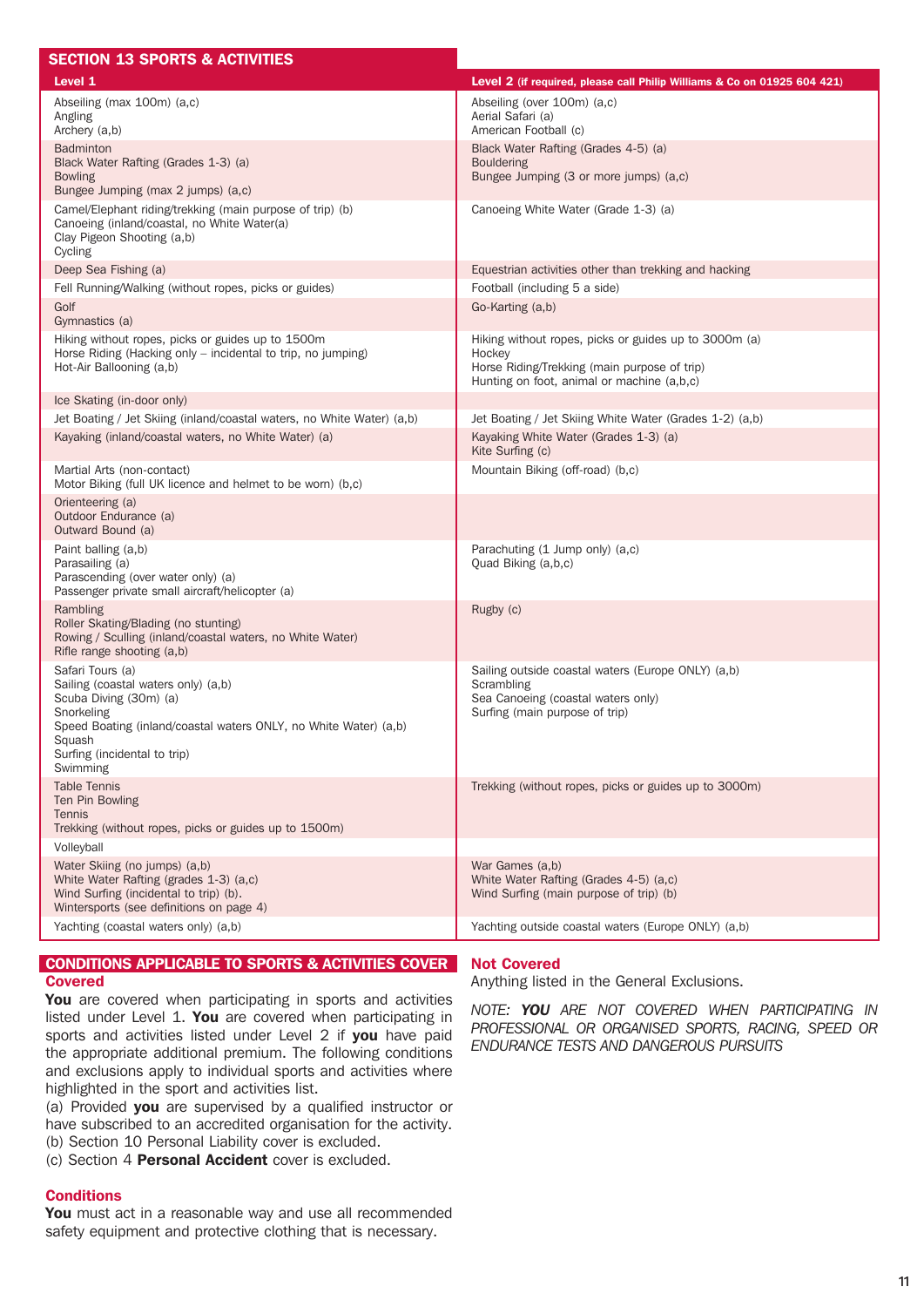# SECTION 14 WINTER SPORTS EXTENSIONS

# SPORTS EQUIPMENT

You are covered up to the limit shown on the Summary of Cover for the value or repair of **your** own **winter sports equipment** (after making proper allowance for wear and tear and depreciation) or hired winter sports equipment, if they are lost, stolen or damaged during **vour** trip, limited to the single item limit for any one item. For winter sports equipment over 5 years old the maximum we will pay is £50.

In the event of a claim you must provide the following documentation: 1. loss or theft: a report from the police, resort management or tour operator; plus original receipt or proof of ownership and confirmation of second hand value from a specialist dealer

2. damage: confirmation from a specialist dealer of the damage sustained and repair costs, or confirmation that the damage is beyond economic repair, plus the second hand value prior to damage.

# EQUIPMENT HIRE

You are covered up to the limit as shown on the Summary of Cover for the reasonable cost of hiring winter sports equipment for the rest of your trip or until your own or hired winter sports equipment has been returned to you, if:

• your equipment is lost, stolen or damaged;

OR

• vour equipment is delayed for at least 12 hours on vour outward journey.

In the event of a claim you must provide the following documentation:

1. loss or theft: report from police, resort management or tour operator plus receipts showing original and additional hire charges.

2. damage: confirmation from the hire of company of damage sustained and additional charges incurred.

3. delay: confirmation from the airline or transport company that **vour** equipment was delayed for over 12 hours on the outward journey plus a receipt showing the original and additional charges.

# WINTER SPORTS PACK

You are covered up to the limit as shown on the Summary of Cover for the value of the unused portion of your resort pass, ski school and lift pass and winter sports equipment hire costs limited to £150 per week if:

• vou have an accident or vou are ill:

• **vour** resort pass is lost or stolen

In the event of a claim you must provide the following documentation:

1. accident or illness: medical report confirming the reason and length of time you were unable to undertake your planned activity plus the original lift pass and evidence of the initial cost.

2. loss or theft: report from the police or resort management plus evidence of initial cost and cost of replacement pass.

#### PISTE CLOSURE

You are covered up to the limit as shown on the Summary of Cover if during the period of your stay, on-piste skiing at the resort that you had pre-booked is not available due to a lack of snow or excessive snow or avalanche conditions, then:

- up to £15 per day towards transport costs to reach another resort; OR
- compensation of £25 per full day if skiing is unavailable due to the total closure of on-piste skiing activity

In the event of a claim you must provide documentation from the resort's management confirming how long the piste was closed at your resort and the reason.

#### Not Covered

1. the policy excess as shown on summary of cover;

2. if you do not adhere to the International Ski Federation code or the resort regulations;

3. anything not covered in Section 5 Baggage and Personal Effects;

4. anything not covered in Section 3 Emergency Medical Expenses;

5.anything not covered in Section 10 Personal Liability;

6. ski jumping, ice hockey, the use of skeletons or bobsleighs, taking part in International and National events and their heats and officially organised practice or training for these events; 7. anything listed in the General Exclusions.

# SECTION 15 UNINHABITABLE ACCOMMODATION Covered

You are covered up to the sum shown in the Summary of Cover for the cost of providing reasonable alternative accommodation (room only) if your booked accommodation is uninhabitable because of fire, flood, earthquake or storm.

#### **Conditions**

1. you must provide written confirmation from the appropriate public authority confirming the cause and nature of the catastrophe and the amount of time it lasted.

2. you must provide written confirmation of the additional accommodation (room only) charges incurred.

3. any event that results in a claim under this section was not known about prior to your departure to or from the United Kingdom.

#### Not Covered

1. any costs recoverable from another source (e.g. tour operator, hotel)

2. any claim arising as a result of you travelling against the advice of a local or national authority.

3. any expense that you would normally be expected to pay during **your** trip.

4. any claim arising as a result of your mere disinclination to carry on with **your** trip.

5. anything listed in the General Exclusions.

#### SECTION 16 TRAVEL DISRUPTION EXTENSION

This extension to the policy provides the following amendments to the insurance, specifically for trips that do not constitute a package *(as described in the special definition following)*.

# Special definition relating to this section

(which is shown in italics)

*Package* - means the pre-arranged combination of at least two of the following components, when sold or offered for sale at an inclusive price and when the service covers a period of more than 24 hours or includes overnight accommodation:

- a) transport
- b) accommodation

c) other tourist services in addition to transport or accommodation (such as car hire or airport parking) and accounting for a significant proportion of the package

# Extended Cancellation or Curtailment charges cover What is covered

Sections 1 and 2 - Cancellation or Curtailment charges is extended to include the following cover.

We will pay you up to £5,000 for any irrecoverable unused travel and accommodation costs (including excursions up to £150) and other pre-paid charges (which you have paid or are contracted to pay, together with any reasonable additional travel expenses (Economy class) incurred if:

a) you were not able to travel and use your booked accommodation or

b) the trip was curtailed before completion as a result of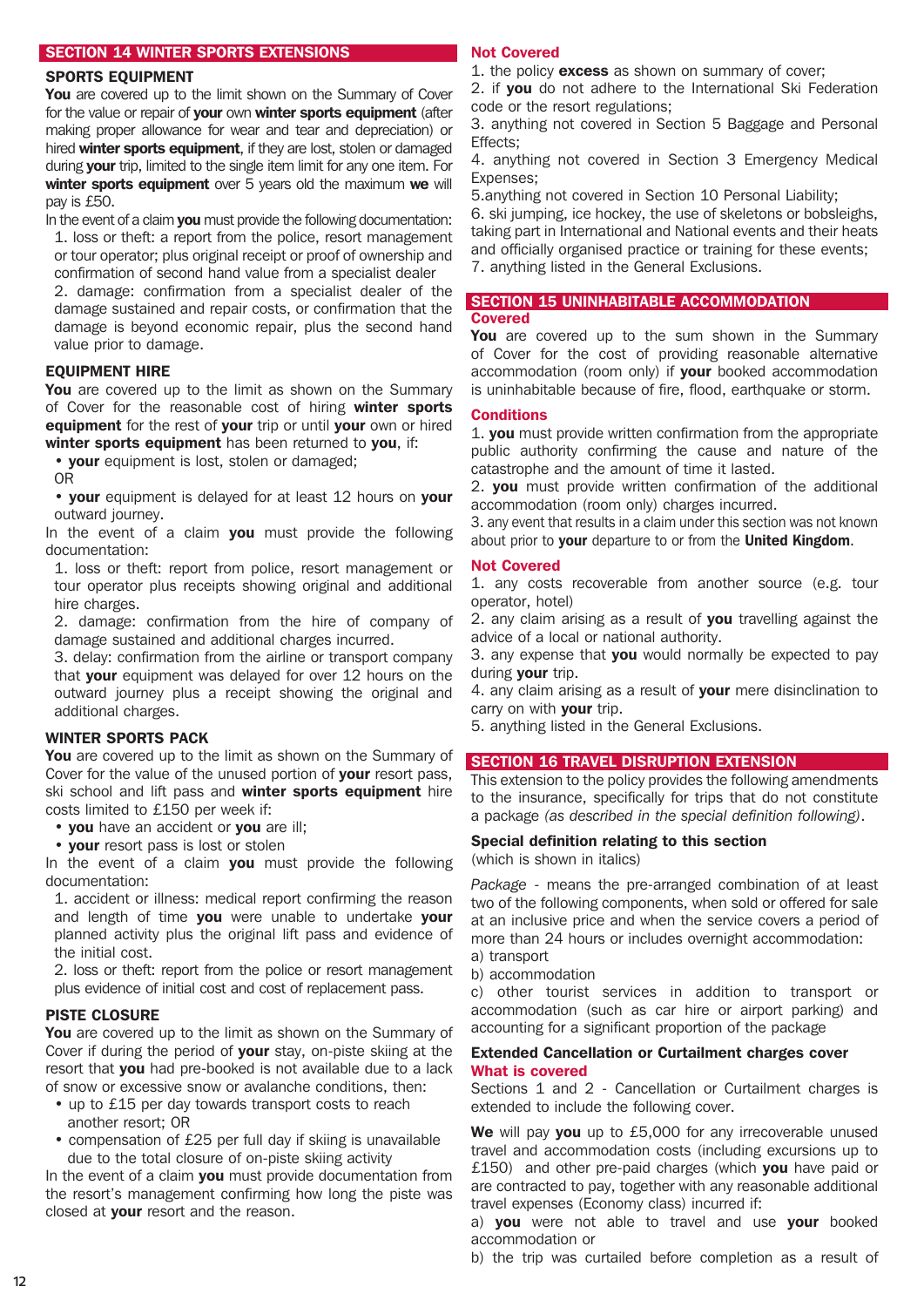the Travel Advice Unit of the Foreign, Commonwealth & Development Office (FCDO) or the World Health Organisation (WHO) or regulatory authority in a country to/from which you are travelling issuing a directive:

1. prohibiting all travel or all but essential travel to or

2. recommending evacuation from the country or specific area or event to which you were travelling, providing the directive came into force after you purchased this insurance or booked the trip (whichever is the later), or in the case of **Curtailment** after you had left the United Kingdom to commence the trip.

# Extended TRAVEL DELAY and ABANDONMENT cover What is covered

Section 8 - Travel Delay is extended to include the following cover. We will pay vou one of the following amounts:

1. If the public transport on which you are booked to travel is cancelled or delayed, leading to your departure being delayed for more than 12 hours at the departure point of any connecting public transport in the United Kingdom or to your overseas destination or on the return journey to your home we will pay you

a) £50 for the first completed 12 hours delay *(which is meant to help you pay for telephone calls made and meals and refreshments purchased during the delay)* provided you eventually continue the trip.

# 2. We will pay you:

a) up to £5,000 for any irrecoverable unused accommodation and travel costs (including excursions up to £150) and other pre-paid charges which you have paid or are contracted to pay because you were not able to travel and use your booked accommodation as a result of:

i) the public transport on which you were booked to travel from the **United Kingdom** being cancelled or delayed for more than 24 hours or

ii) **you** being denied boarding (because there are too many passengers for the seats available) and no other flight could be provided within 12 hours or

b) up to £1000 for reasonable suitable additional accommodation (room only) and travel expenses (Economy class) necessarily incurred in reaching your overseas destination and/or in returning to the United Kingdom as a result of:

i) the public transport on which you were booked to travel being cancelled, delayed for more than 12 hours, diverted or re-directed after take-off or

ii) vou being denied boarding (because there are too many passengers for the seats available) and no other alternative flight could be provided within 12 hours and **you** choose to make other travel arrangements for your trip because there was no other alternative transport offered by the public transport operator. The amount payable will be calculated after deduction of the amount of the refund on your ticket(s) together with any compensation from the public transport operator.

You can only claim under subsections 1. or 2. for the same event, not both.

If the same costs, charges or expenses are also covered under Section 8 - Travel Delay you can only claim for these under one section for the same event.

# Extended Missed Departure cover

# What is covered

Section 9 - Missed Departure cover is extended to include the following cover.

a) We will pay you up to £500 for reasonable additional accommodation (room only) and travel expenses (Economy class) necessarily incurred in reaching your overseas destination or returning to the United Kingdom if you fail to arrive at the departure point in time to board any onward connecting public transport on which you are booked to travel, following completion of the initial international journey,

including connections within the **United Kingdom** on the return journey to your home

- as a result of:
- 1. the failure of other public transport or
- 2. strike, industrial action or adverse weather conditions or

3. you being denied boarding (because there are too many passengers for the seats available) and no other alternative flight could be provided within 12 hours.

If the same expenses are also covered under Section 9 - Missed Departure you can only claim for these under one section for the same event.

# Accommodation cover

# What is covered

We will pay you up to £5,000 for either:

1. any irrecoverable unused accommodation costs (including excursions up to £150) and other pre-paid charges which you have paid or are contracted to pay because you were not able to travel and use your booked accommodation or

2. reasonable additional accommodation (room only) and transport costs (Economy class) incurred:

a) up to the standard of **your** original booking, if **you** need to move to other accommodation on arrival or at any other time during the trip because you cannot use your booked accommodation or

b) with the prior authorisation of the Emergency Assistance Service to repatriate you to your home if it becomes necessary to curtail the trip as a result of the insolvency of the providers of the accommodation, fire, flood, earthquake, volcano, explosion, tsunami, landslide, avalanche, hurricane, storm or an outbreak of food poisoning or an infectious disease affecting your accommodation.

You can only claim under one of subsections 1. or 2. of What is covered for the same event, not both.

If the same costs and charges are also covered under Sections 1 and 2 - Cancellation or Curtailment charges you can only claim for these under one section for the same event.

# Special conditions relating to claims

1. If you fail to notify the travel agent, tour operator or provider of transport or accommodation as soon as you find out it is necessary to cancel the trip, the amount we will pay will be limited to the cancellation charges that would have otherwise applied.

2. You must get (at your own expense) written confirmation from the provider of the accommodation (or their administrators), the local Police or relevant authority that you could not use **your** accommodation and the reason for this.

3. You must tell the Emergency Assistance Service as soon as possible of any circumstances making it necessary for you to return **home** and before any arrangements are made for your repatriation.

4. You must check in, according to the itinerary supplied to **you** unless your tour operator has requested you not to travel to the airport.

5. You must get (at your own expense) written confirmation from the public transport operator (or their handling agents) of the cancellation, number of hours of delay or denied boarding and the reason for these together with details of any alternative transport offered.

6. You must comply with the terms of contract of the public transport operator and seek financial compensation, assistance or a refund of your ticket from them, in accordance with the terms and/or (where applicable) your rights under EU Air Passengers Rights legislation in the event of denied boarding, cancellation or long delay of flights.

# What is not covered

1. The first £50 of each and every claim, per incident claimed for, under this section by each *insured person* (except claims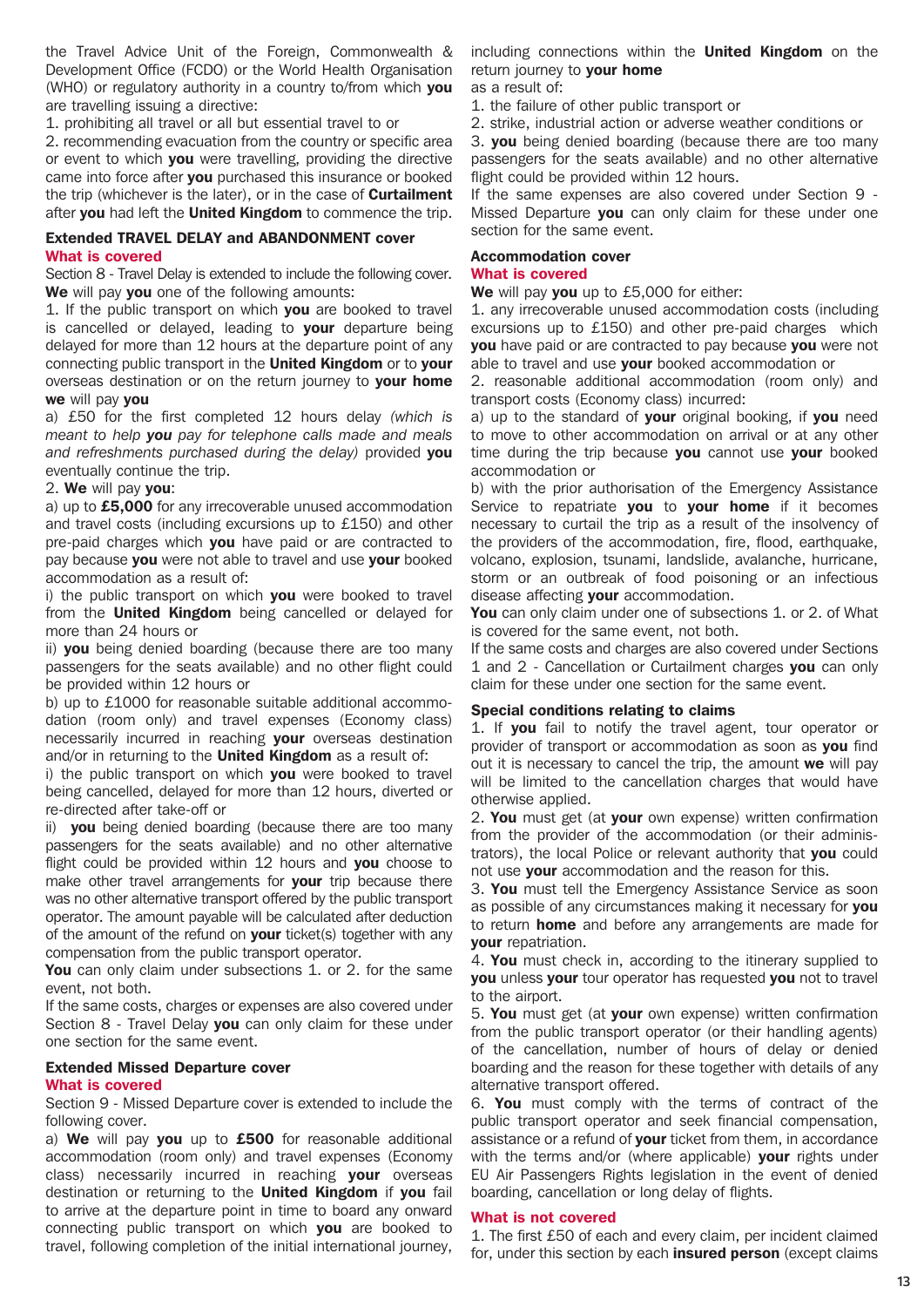under subsection 1. a) of What is covered under the Travel Delay cover above)

2. The cost of Airport Departure Duty/Tax (whether irrecoverable or not).

3. Accommodation costs paid for using any Timeshare, Holiday Property Bond or other holiday points scheme.

4. Claims arising directly or indirectly from:

a) Strike, industrial action or a directive prohibiting all travel or all but essential travel, to the country or specific area or event to which you were travelling, existing or being publicly announced by the date you purchased this insurance or at the time of booking any trip.

b) An aircraft or sea vessel being withdrawn from service (temporary or otherwise) on the recommendation of the Civil Aviation Authority, Port Authority or any such regulatory body in a country to/from which you are travelling.

c) Denied boarding due to your drug use, alcohol or solvent abuse or your inability to provide a valid passport, visa or other documentation required by the public transport operator or their handling agents.

5. Any costs incurred by **you** which are recoverable from the providers of the accommodation (or their administrators) or for which you receive or are expected to receive compensation or reimbursement.

6. Any costs incurred by you which are recoverable from the public transport operator or for which you receive or are expected to receive compensation, damages, refund of tickets, meals, refreshments, accommodation, transfers, communication facilities or other assistance.

7. Any accommodation costs, charges and expenses where the public transport operator has offered alternative travel arrangements.

8. Any costs for normal day to day living such as food and drink which you would have expected to pay during your trip. 9. Anything mentioned in **General Exclusions** applicable to all sections of the policy.

# Claims evidence

We will require (at your own expense) the following evidence where relevant:

• A copy of the advice against all travel or all but essential travel issued by the Foreign, Commonwealth & Development Office (FCDO) or the World Health Organisation (WHO) or the regulatory authority in a country to/from which you are travelling.

• Booking confirmation together with a cancellation invoice from **your** travel agent, tour operator or provider of transport/ accommodation.

• In the case of curtailment claims, written details from your travel agent, tour operator or provider of transport/accommodation of the separate costs of transport, accommodation and other pre-paid costs or charges that made up the total cost of the trip.

• Your unused travel tickets.

• A letter from the carriers (or their handling agents) confirming the number of hours delay, the reason for the delay and confirmation of your check in times.

• Written confirmation from the public transport operator (or their handling agents) of the cancellation, number of hours of delay or denied boarding and the reason for these together with details of any alternative transport offered.

• Written confirmation from the company providing the accommodation (or their administrators), the local Police or relevant authority that **you** could not use **your** accommodation and the reason for this.

• Receipts or bills for any transport, accommodation or other costs, charges or expenses claimed for.

• Any other relevant information relating to your claim under this section that we may ask you for.

# GENERAL CONDITIONS

1. All claims must be submitted within 60 days from the date of your return to the United Kingdom.

2. Original receipts and or proof of ownership and value must be supplied in the event of a claim.

3. You are covered for reasonable activities you partake in on an unplanned or incidental basis provided that you are supervised by a qualified instructor or have subscribed to an accredited organisation for the activity and that you act in a reasonable way and use all recommended safety equipment and protective clothing that is necessary.

4. We may at any time pay to you our full liability under this insurance, after which no further payments will be made in any respect.

5. You must take all reasonable steps to recover any lost or stolen article.

6. If we require any medical certificates, information, evidence and receipts, these must be obtained by you at your expense. 7. In the event of a claim, if we require a medical examination you must agree to this. In the event of death, we are entitled to a post mortem examination. The post mortem would be at our expense.

8. If a claim made by you or the Insured Person or anyone acting on your or the Insured Person's behalf is fraudulent or fraudulently exaggerated or supported by a false statement or fraudulent means or fraudulent evidence is provided to support the claim, we may:

(1) not be liable to pay the claim,

(2) recover from you or the Insured Person any sums paid by us to you or the Insured Person in respect of the claim. (3) by notice to **you** or the **Insured Person** cancel the policy with effect from the date of the fraudulent act without any return of premium.

If we cancel the policy under (3) above:

a) We shall not be liable to you or an Insured Person in respect of a relevant event occurring after the time of the fraudulent act. A relevant event is whatever gives rise to our liability under the insurance contract (such as the occurrence of a loss, the making of a claim, or the notification of a potential claim); and,

b) We need not return any of the premiums paid.

If this insurance contract provides cover for any person who is not party to the contract ("a covered person") and a fraudulent claims is made under the contract by or on behalf of a covered person, we may exercise the rights set out in clause (1) above as if there were an individual insurance contract between us and the covered person. However, the exercise of any of those rights shall not affect the cover provided under the contract for any other person.

9. You must not make any payment, admit liability, offer or promise to make any payment without written consent from **us**. 10. We are entitled to take over any rights in the defence or settlement of any claim and to take proceedings in your name for our benefit against any other party.

11. If at the time of making a claim there is any other insurance covering the same risk, we are entitled to contact that insurer for a contribution.

12. Damaged articles must be retained by you and if requested submitted to the Claims Handlers so as to substantiate a claim. Failure to do so may result in a claim being turned down.

# GENERAL EXCLUSIONS

You are not covered for anything caused directly or indirectly by the following, unless you have contacted us and we have confirmed in writing that you will be covered:

1. You not answering accurately any question(s) we have asked you in this policy, where your answer(s) may have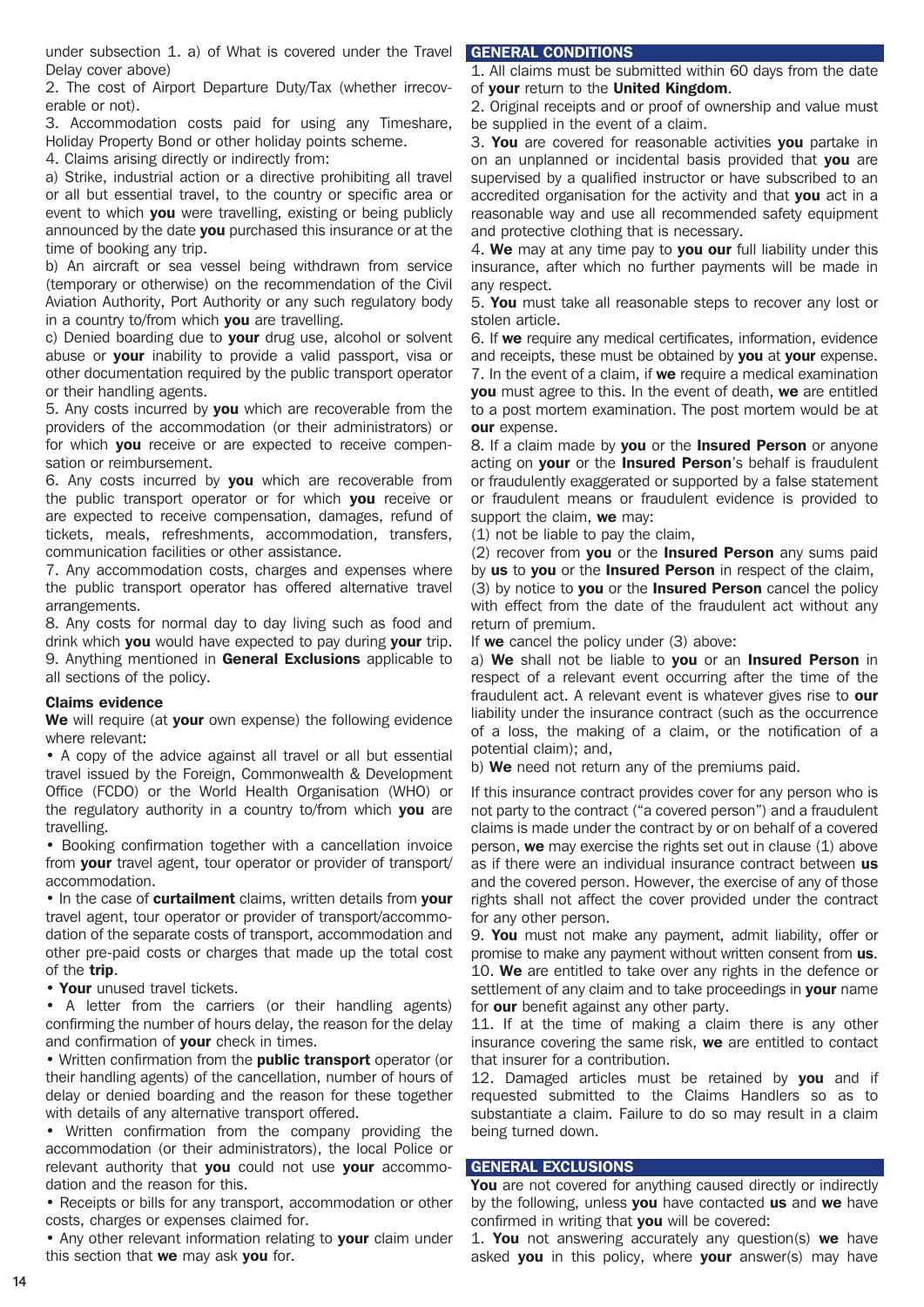affected our decision to provide you with this policy.

2. If you do not follow any advice or recommendation made by the Foreign, Commonwealth and Development Office (FCDO), World Health Organisation (WHO) or any government or other official authority. This includes where:

• Certain vaccinations or other preventative measures (such as malaria tablets) are recommended.

• The FCDO has advised against:

- all travel; or

- all but essential travel (unless the purpose of your journey is necessary, urgent and cannot be postponed - evidence of this will be required if making a claim);

• You have travelled against the advice of a local authority at any destination you are travelling from, through or to.

For further details on FCDO travel advice, visit: www.gov.uk/fcdo 3. you being 75 years of age at the renewal date / start date of **your** policy.

4. Any trip that is undertaken for the purpose of obtaining medical treatment (whatever the nature of this treatment);

5. Any criminal act by **you**;

6. Suicide, deliberate self-injury, being under the influence of drugs (unless prescribed by a medical practitioner), alcoholism, drug addiction, solvent abuse, wilful exposure to exceptional risk (unless you are trying to save someone's life). 7. you travelling against any health requirements stipulated

by the carrier, their handling agents or any other public transport provider.

8. Any claim arising from sexually transmitted diseases.

9. Any injury, illness, death, loss, expenses or other liability attributable to HIV (Human Immunodeficiency Virus) and/ or any HIV related illness and/or any mutant derivatives or variations thereof however caused.

10. The cost of any routine or elective (non-emergency) care or treatment including specialist review or referral, investigations, treatment or surgery which are not directly related to the illness or injury which necessitated your admittance to hospital.

11. Bankruptcy/liquidation of a tour operator, travel agent or transportation company.

12. any other costs that are caused by the event which led to a claim, unless specifically stated in the policy.

13. Loss or damage to any property and expense or legal liability, directly or indirectly caused by or contributed to or arising from:

a) Ionising radiation or radioactive contamination from any nuclear fuel or nuclear waste, which results in burning of nuclear fuel.

b) The radioactive toxic explosive or other dangerous properties of nuclear machinery or any part of it.

c) Pressure waves from aircraft and other flying objects travelling faster than the speed of sound.

14. Any payment, which you would normally have made during your travels, if nothing had gone wrong.

15. Any consequence whether direct or indirect of war, invasion, act of foreign enemy, hostilities (whether war be declared or not), discharge, explosion or use of a weapon of mass destruction whether or not employing nuclear fission or fusion, or chemical, biological, radioactive or similar agents, by any party at any time for any reason, terrorist activity (although terrorist activity does not apply to claims made under Section 3 Emergency Medical Expenses providing the disturbances were not taking place at the start of the insured trip), civil war, rebellion, revolution, insurrection, blockade, military or usurped power.

16. Air travel (other than as a fare-paying passenger on a regular scheduled airline or licensed charter aircraft);

17. Planned hazardous activities unless you have paid the appropriate additional premium and we have issued you with an endorsement.

18. Travel tickets paid for using any airline mileage or other reward scheme, for example Air Miles.

19. You drinking too much alcohol or alcohol abuse where it is reasonably foreseeable that such consumption could result in an impairment of your faculties and/or judgement resulting in a claim. We do not expect you to avoid drinking alcohol on your trip but we will not cover any claims arising because you have drunk so much alcohol that your judgement is seriously affected and you need to make a claim as a result.

20. You climbing on top of, or jumping from a vehicle or jumping from a building or balcony, or sitting, planking, balconing, owling or lying on any external part of any building, or climbing or moving from any external part of any building to another (apart from stairs, ramps or walkways) and falling regardless of the height, unless your life is in danger or you are attempting to save human life.

21. Pregnancy eight weeks before and eight weeks after the estimated date of delivery.

22. We shall not provide any benefit under this contract of insurance to the extent of providing cover, payment of any claim or the provision of any benefit where doing so would breach any sanction, prohibition or restriction imposed by law or regulation.

23. Cyber Risks for any loss, damage, liability, claim, cost, or expense of any nature directly or indirectly caused by, contributed to by, resulting from, or arising out of or in connection with, any one or more instances of any of the following:

a) Any unauthorized, malicious, or illegal act, or the threat of such act(s), involving access to, or the processing, use, or operation of, any Computer System;

b) Any error or omission involving access to, or the processing, use, or operation of any **Computer System:** 

c) Any partial or total unavailability or failure to access, process, use, or operate any **Computer System**; or

d) Any loss of use, reduction in functionality, repair, replacement, restoration or reproduction of any data, including any amount pertaining to the value of such data.

# CANCELLATION CLAIMS

The travel agent, tour operator, provider of transport or accommodation must be contacted immediately and vou must obtain a cancellation invoice. The original tickets and booking forms / receipts will also be required to support your claim. Contact the Claims Service for a claim form by visiting www.csal.co.uk or by email on claims@mstream.co.uk or by phone on  $+44$  (0)330 660 0549 when you return home.

They will advise you of any other additional supporting documentation required (this will be dependent upon the reason for the cancellation). Submit your claim online at www.submitaclaim.co.uk/PWE

# CURTAILMENT CLAIMS

Call the Emergency Medical Assistance Service on  $+44$ (0)20 7183 3751 if you are ill or injured. Their authorisation must be obtained before you cut short your trip. All original ticket stubs/booking forms/receipts should be retained and submitted to support your claim. Contact the Claims Service for a claim form by visiting www.csal.co.uk or by email on claims@mstream.co.uk or by phone on  $+44$  (0)330 660 0549 when you return home. They will advise you of any additional supporting documentation required (this will be dependent upon the reason for the curtailment). Submit your claim online at www.submitaclaim.co.uk/PWE

# MEDICAL CLAIMS

IN-PATIENT TREATMENT OR OUT-PATIENT TREATMENT EXPECTED TO BE OVER £1,000

If serious injury is incurred in which you are admitted to hospital abroad or require significant out-patient treatment,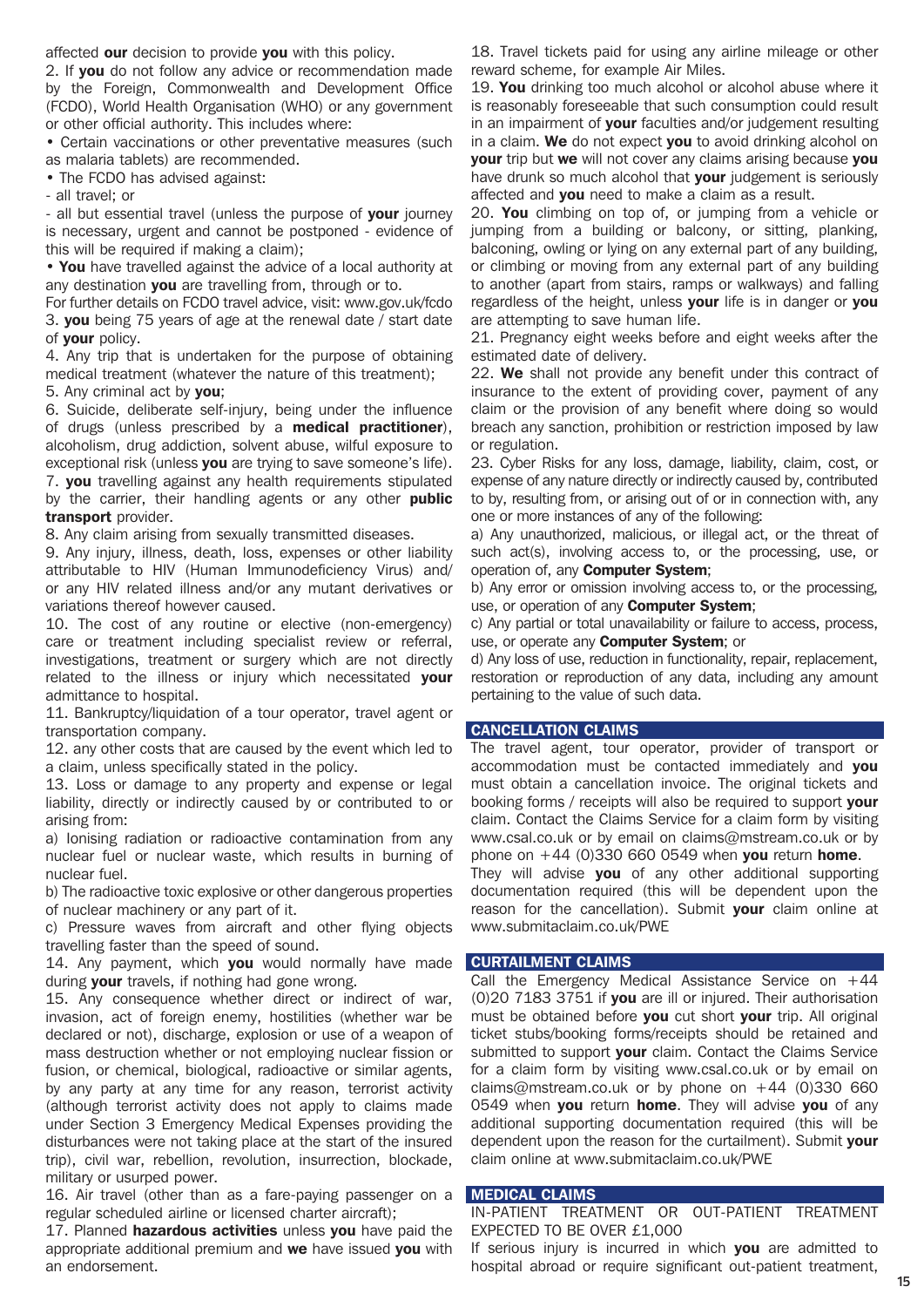call our Emergency Medical Assistance Service on  $+44$  (0) 20 7183 3751 as soon as possible. You will be given advice on what to do and the assistance you require. All original receipts for medical consultations / treatment / medication etc should be retained and submitted to support your claim. Submit your claim online at www.submitaclaim.co.uk/PWE

# PERSONAL BAGGAGE CLAIMS

Written proof of the incident must be obtained from the police, the accommodation management, tour operator or carrier within 24 hours of the loss/theft. If the loss occurs during travel, you must obtain a property irregularity report from the carrier. Contact the Claims Service for a claim form by visiting www.csal.co.uk or by email on claims@mstream.co.uk or by phone on  $+44$  (0)330 660 0549 when you return home. If personal baggage is delayed obtain a written report from the carrier (e.g. airline, shipping company etc.) is required detailing the length and cause of the delay. Retain all the receipts which relate to any emergency replacement items you have purchased. Contact the Claims Service for a claim form by email on claims@mstream.co.uk or by phone on  $+44$ (0)330 660 0549 when you return home. Submit your claim online at www.submitaclaim.co.uk/PWE

# MONEY CLAIMS

Written proof of the incident must be obtained from the police, the accommodation management, tour operator or carrier within 24 hours of the loss/theft. You may be asked to provide proof of the withdrawal of the money from the bank. Please remember that the loss of money must occur whilst it is carried on **vour** person or whilst it is left in a locked safety deposit box. Contact the Claims Service for a claim form by visiting www.csal.co.uk or by email on claims@mstream.co.uk or by phone on  $+44$  (0)330 660 0549. Submit your claim online at www.submitaclaim.co.uk/PWE

# TRAVEL DISRUPTION

Written confirmation must be obtained from the airline, shipping, coach or train company stating the period of the delay and the reason for the delay. Please remember that cover for travel delay is provided for specific reasons only:

• strike or industrial action (provided that when this policy was taken out and or the trip was booked, there was no reasonable expectation that the trip would be affected by such cause)

• adverse weather conditions

• the mechanical breakdown or technical fault of the aircraft, coach or sea vessel. Submit your claim online at www. submitaclaim.co.uk/PWE

# MISSED DEPARTURE CLAIMS

Written confirmation must be obtained from the Transport Company, police or roadside assistance service confirming the location, reason and duration of the delay.

Contact the Claims Service for a claim form by visiting www.csal.co.uk or by email on claims@mstream.co.uk or by phone on  $+44$  (0)330 660 0549. Submit your claim online at www.submitaclaim.co.uk/PWE

# PERSONAL LIABILITY AND LEGAL EXPENSES

Obtain as much information as possible, including police reports, witness details and any photographs. You must NOT admit liability at any time. The Claims Service must be notified immediately by visiting www.csal.co.uk or by email on claims@mstream.co.uk or by phone on  $+44$  (0)330 660 0549

# COMPLAINTS PROCEDURE

**Our** aim is to provide a first class level of service at all times. If, for any reason, you feel that our service is not up to the standards you would expect, please address any enquiries

or complaints you may have to: The Managing Director, Millstream Underwriting Limited, 52–56 Leadenhall Street, London, EC3A 2DX

Please supply us with your name, address, policy number or claim number and enclose copies of relevant correspondence as this will help us to deal with your complaint, in the shortest possible time.

Should you remain dissatisfied then you may ask the Financial Ombudsman to investigate your complaint. Please contact the Financial Ombudsman Service by telephoning 0800 023 4567 or by downloading the complaint form from www.financial-ombudsman.org.uk

# **HOW TO CONTACT US**

To make a claim - 0330 660 0549 24-hour Emergency Medical Assistance +44 (0)20 7183 3751

The Emergency Medical Assistance service is available to provide help during admission to hospital or clinic. It is a condition of this insurance that you contact the Emergency Medical Assistance service should you be admitted to hospital. Where a trip extends beyond 31 days, you may obtain an extension to a maximum of 60 days by way of endorsement by contacting Philip Williams & Co. 35 Walton Road, Stockton Heath, Warrington, WA4 6NW Tel 01925 604 421 Fax 01925 861 351. An additional charge will be made where an extension is authorised. Please note that extensions beyond 31 days are not available to members aged over 65 years of age.

# GOVERNING LAW

Unless agreed otherwise, English law will apply and all communications and documentation in relation to this policy will be in English. We the insurer and you do not intend any term of this contract to be enforceable pursuant to the Contract (Rights Of Third Parties) Act 1999.

# DETAILS ABOUT OUR REGULATOR

This Travel Insurance is underwritten by Millstream Underwriting Limited on behalf AWP P&C SA.

AWP Assistance UK Limited is AWP P&C SA's appointed administrator in the **United Kingdom.** 

AWP P&C SA is authorised and regulated by L'Autorité de Contrôle Prudentiel et de Résolution in France.

Deemed authorised by the Prudential Regulation Authority (PRA). Subject to regulation by the FCA and limited regulation by the PRA. Details of the Temporary Permissions Regime, which allows EEA-based firms to operate in the UK for a limited period while seeking full authorisation, are available on the FCA's website.

Phillip Williams & Co (FCA Firm ref: 827663), Millstream Underwriting Limited (FCA Firm ref: 308584), and AWP Assistance UK Limited (FCA Firm ref: 311909) are authorised and regulated by the Financial Conduct Authority (FCA).

The FCA holds a register of all regulated firms on its website visit www.fca.org.uk or you can contact them by phone on 0800 111 6768.

Millstream Underwriting Limited act as agents for AWP P&C SA with respect of the receipt of customer money and for the purpose of settling claims. Philip Williams & Co will act as an agent for AWP P&C SA with respect of customer money and handling premium refunds.

Millstream Underwriting Limited, Registered in England No. 3896220, Registered Office: 52–56 Leadenhall Street, London, EC3A 2DX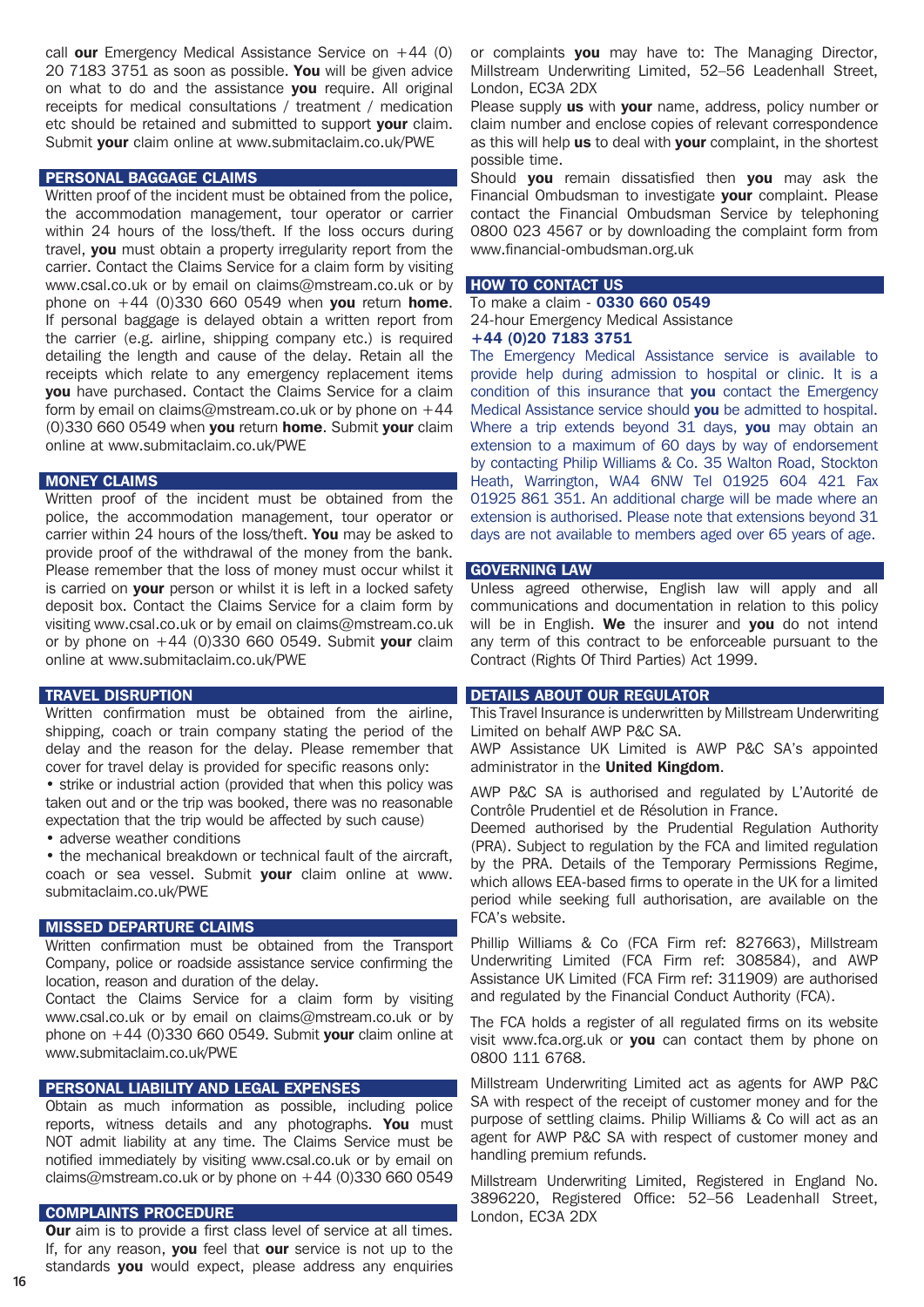Philip Williams & Co, Registered in England No. 11181168, Registered Office: 35 Walton Road, Stockton Heath, Cheshire WA4 6NW

AWP Assistance UK Limited Registered in England No 1710361, Registered Office: PO Box 74005, 60 Gracechurch Street, London, EC3P 3DS

# FINANCIAL SERVICES COMPENSATION SCHEME

In the event that the insurer, AWP P&C SA is unable to pay a claim you may be entitled to compensation from the Financial Services Compensation Scheme. Information can be obtained on request, or by visiting the Financial Services Compensation Scheme website at www.fscs.org.uk

# OUT-PATIENT LESS THAN £1,000

# *in the following countries only:*

*Bulgaria, Cyprus, Egypt, Greece, Malta Portugal, Spain, and Turkey*

If you need out-patient medical treatment and the costs are likely to be less than £1000 please provide a copy of your schedule to the doctor and your treatment will be paid by Global Excel Management Europe in line with the policy wording. In such cases, the doctor will ask you to fill in a simple form to confirm the treatment and might request **vou** pay the policy excess. The doctor will then send the medical bill and supporting documentation to Global Excel Management Europe for repayment. Contact for Global Excel Management Europe newcliniccase@chargecare.net



# OUT-PATIENT LESS THAN £1,000

#### *in all other countries not listed above*

Contact the Claims Service for a claim form by visiting www.csal.co.uk or by email on Claims@mstream.co.uk or by phone on  $+44$  (0)330 660 0549. They will advise you of any additional supporting documentation required (this will be dependent upon the circumstances and nature of the medical claim). All original receipts for medical consultations / treatment / medication etc should be retained and submitted to support your claim.

# WORLDWIDE BLOOD BANKS

You are automatically enrolled with the Blood Care Foundation programme under your travel insurance. In the event of a medical emergency, you will have access to resuscitation fluids, sterile transfusion equipment and screened blood, where supplies are not readily available in your locality. Your attending doctor will order the supplies, via the emergency assistance company, which will be delivered from one of 30 worldwide regional supply points, by courier, normally within 18 to 24 hours.

# DATA PROTECTION

Information about your policy may be shared between Philip Williams & Co, Millstream Underwriting Limited and AWP P&C SA for underwriting purposes.

Please note that sensitive health and other information you provide may be used by us, our representatives and other insurers and industry governing bodies and regulators to process your insurance, handle claims and prevent fraud.

This may involve transferring information to other countries (some of which may have limited or no data protection laws). We have taken steps to ensure that your information is held securely. Information we hold will not be shared with third parties for marketing purposes. You have the right to access your personal records.

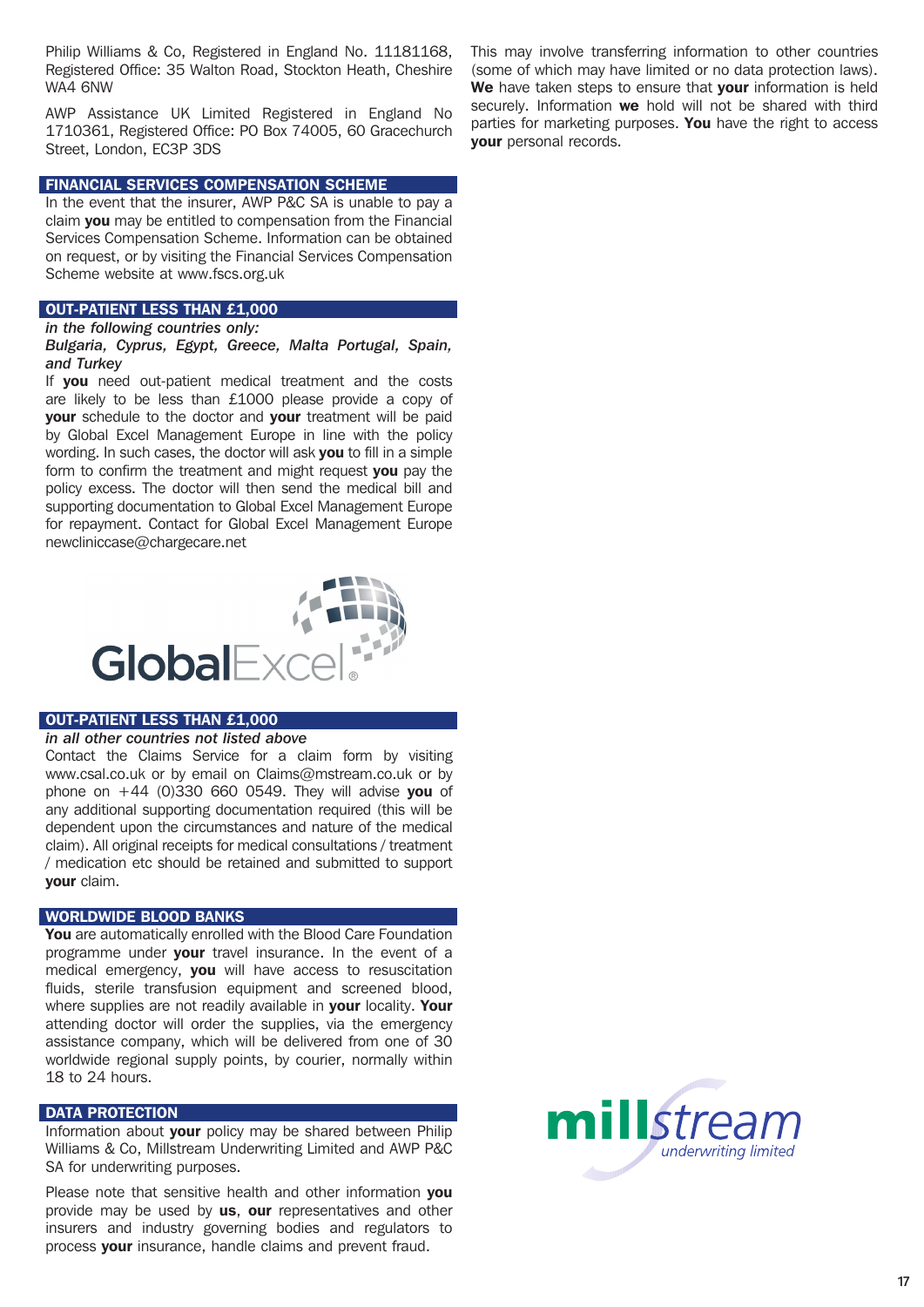# AIR PASSENGERS – KNOW YOUR RIGHTS

It's often difficult to know who might be responsible for cancelled or delayed flights so travellers need to be aware of the European Union (EU) regulations that protect your right to being treated fairly as an air passenger.

All airlines departing from an airport in an EU member state have responsibilities to assist their passengers if their flight is cancelled or delayed and in certain circumstances are obliged to pay you compensation. Airlines are also responsible for loss or damage to your baggage during carriage.

The following information may assist you. However for the latest advice and further details on **your** rights as an airline passenger and compensation in different situations please visit the UK Civil Aviation Authority website at www.caa.co.uk. You should also refer to the terms and conditions of the airline you are travelling with.

We are not responsible for the content of other websites.

# My flight has been cancelled

If you get to the airport in the UK and find your flight has been cancelled the airline responsible should offer you a choice of the following:

- A refund within seven days of the full cost of the unused ticket, or
- Re-routing to your final destination at the earliest opportunity, or
- Re-routing to your final destination at a later date convenient to you.
- In reasonable relation to waiting time the airline should also offer you:
- Free meals and refreshments
- Hotel accommodation and transfers should you have to stay overnight
- Two free phone calls, faxes or e-mails.

In certain circumstances you may also be entitled to compensation.

# **IMPORTANT CONTACT DETAILS**

# **OTHER USEFUL CONTACTS** THE RESERVE TELEPHONE THE RESERVE THE VED STATES OF THE RESERVE THE RESERVE THE RESERVE T

Foreign, Commonwealth & Development Office  $+44(0)$  20 7008 5000 www.gov.uk/fcdo Global Health Insurance Card (GHIC)  $0300\,330\,1350$  www.ghic.org.uk Department of Health - Advice for Travellers 020 7210 4850 www.dh.gov.uk/travellers Medicare Australia +61(0) 2 6124 6333 www.medicareaustralia.gov.au +61(0) 2 6124 6333

# My flight has been delayed

If your flight from the UK has been delayed you have a statutory right to meals and refreshments, help with contacting family or friends and overnight accommodation where applicable:

- Meals and refreshments appropriate to delay, two free calls, faxes or emails for:
- Any delay over 4 hours
- Delays over 3 hours for flights over 932 miles within the EU
- Delays over 2 hours for flights up to 932 miles.
- Refund of your ticket if you decide not to travel when your flight has been delayed for over 5 hours.
- Hotel accommodation and transfers if your flight is not expected to leave until the next day.

# My baggage has been lost, damaged or delayed by an airline

Your airline has a responsibility to you as follows: (Where possible it's best to report any problems before you leave the airport).

- The airline will be liable if your baggage is destroyed, lost or damaged during carriage so long as they agreed to carry the items at check-in and **you** can provide receipts for them.
- The amount **you** can claim is limited by the Montreal Convention, and the airline will decide on the amount following assessment of your claim.
- It is important that you obtain a Property Irregularity Report from the airline or agent as you will need this to prove your loss when making your claim to the airline. Ideally you should obtain this before leaving the airport.
- A claim to the airline must be submitted within 7 days for damaged baggage and within 21 days for delayed baggage.
- The Montreal Convention requires airlines to treat a bag as lost after 21 days so you should make your claim as soon as possible if your baggage is still missing after this time.

| <b>IMPORTANT CONTACT DETAILS</b><br><b>Telephone</b><br><b>Email</b><br>01925 604 421<br>Customer Services                                       |                                                |                      |                                                                                                                       |
|--------------------------------------------------------------------------------------------------------------------------------------------------|------------------------------------------------|----------------------|-----------------------------------------------------------------------------------------------------------------------|
|                                                                                                                                                  |                                                |                      |                                                                                                                       |
| claims@mstream.co.uk<br><b>Claims Service</b><br>0330 660 0549<br>Submit your claim on-line<br><b>Medical Screening Service</b><br>0330 660 0563 | Emergency Medical Assistance Service (24hours) | +44 (0) 20 7183 3751 | enquiries@philipwilliams.co.uk<br>assistance@mstream.co.uk<br>www.submitaclaim.co.uk/PWE<br>healthcheck@mstream.co.uk |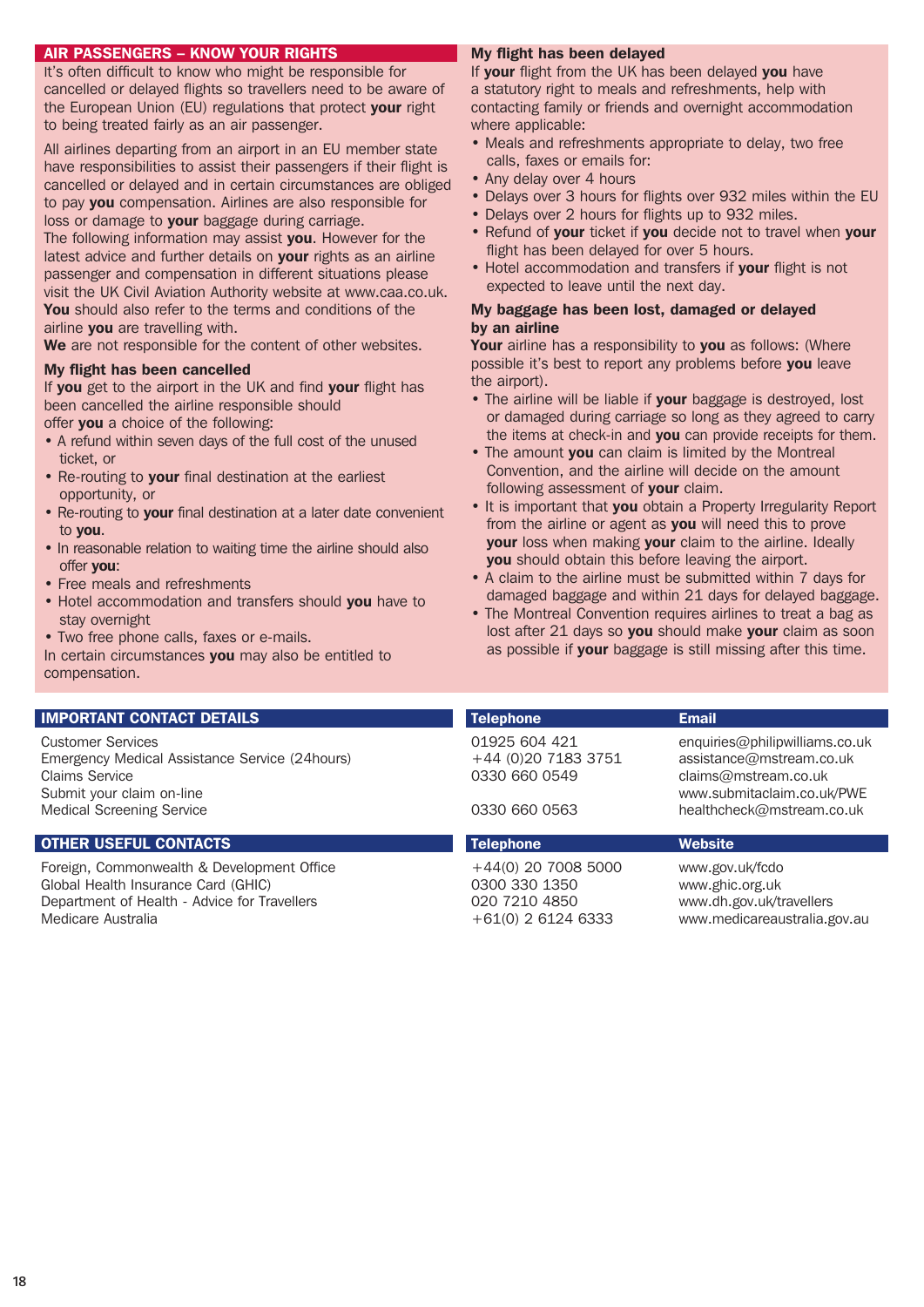# PANDEMIC/EPIDEMIC ENDORSEMENT

It is hereby noted and agreed that the Definitions section of your policy shall now include the following definitions:

# Epidemic

A contagious disease recognised by the World Health Organization (WHO) or an official government authority in your home country or **your** journey destination.

# Pandemic

An **epidemic** that is recognised as being a **pandemic** by the World Health Organization (WHO) or an official government authority in your home country or your journey destination.

# **Quarantine**

Mandatory confinement, intended to stop the spread of a contagious disease to which you or a travelling companion has been exposed.

It is further noted and agreed that Section  $1 -$  Cancellation, shall be amended to read as follows:

# Covered

You are covered up to the limit as shown on the Summary of Cover for loss of travel and accommodation expenses, which were cancelled before you were due to leave your home for which you have paid or are contracted to pay, providing the cancellation is necessary and unavoidable and is not as a result of mere disinclination to begin your trip as arranged.

Cover also extends to the cancellation of excursions pre-booked in the **United Kingdom** once the trip has commenced up to £150.

Cancellation must be due to a cause listed below occurring during the period of insurance.

1.injury, serious illness, death of:

- a) you;
- b) any person with whom you are intending to travel;
- c) any person with whom you are intending to stay;
- d) an immediate relative;
- e) a close business associate of yours.

2. you being called for jury service, attending court as a witness (but not as an expert witness), or redundancy (for you or for any person with whom you had arranged to travel); 3. your home or place of business being made uninhabitable, within 14 days of travel, or the police asking to see you after theft from your home which occurred within 14 days of travel; 4. your posting overseas or emergency and unavoidable duty and compulsory quarantine.

5. You become pregnant after the date you purchased this policy (or booked **your** trip whichever is later) and you will be more than 32 weeks pregnant at the start of, or during your trip. Or, if you become pregnant after the date you purchased this policy, and your Medical Practitioner advises that you are not fit to travel due to complications in your pregnancy.

NOTE: Under 1. a), b), d) & 4 above only, this will include being diagnosed with, or having to **quarantine** or self-isolate due to an **epidemic** or **pandemic** disease, such as Covid-19. This does not include any **quarantine** that applies generally or broadly to some or all of a population or geographical area, or that applies based on where the person is traveling to, from or through. We will require evidence for your need to quarantine or self-isolate.

It is further noted and agreed that Section 3 - Emergency Medical Expenses, shall be amended to read as follows:

# Covered

You are covered up to the limit as shown on the Summary of Cover for costs incurred outside the United Kingdom for: 1. emergency medical and surgical treatment and hospital charges (including necessary physiotherapy, authorised by the Emergency Medical Assistance Service);

2. emergency dental treatment, to relieve pain only, limited to £350;

3. reasonable and necessary additional accommodation (room only) and travelling expenses (Economy class), including those of up to two relatives or friends if you have to be accompanied home on the advice of the attending medical practitioner or if you are a child and require an escort home;

4. in the event of death, reasonable cost for the conveyance of the body or ashes to the United Kingdom (the cost of burial or cremation is not included), or local funeral expenses abroad limited to £1,000.

5. Reasonable additional travel and accommodation costs for a **close business associate** to replace you at a pre-arranged meeting in the event of your medical incapacity to carry out your duties abroad limited to £1,000.

NOTE: Under 1, 3, 4 & 5 shown above, cover is included where you are diagnosed with an **epidemic** or **pandemic** disease, such as Covid-19, as well as you being subject to compulsory **quarantine** on the orders of a treating medical practitioner. This does not include any quarantine that applies generally or broadly to some or all of a population or geographical area, or that applies based on where the person is traveling to, from or through.

It is further noted and agreed that the General Exclusions shall now include the following exclusion:

25. any **epidemic** or **pandemic** except as expressly covered under Section  $1$  – Cancellation and Section 3 - Emergency Medical Expenses.

All other terms and conditions remain the same. Please ensure you read your policy wording for full details of what you are covered for.

This document now forms part of your policy and should be kept safely with your original documentation.